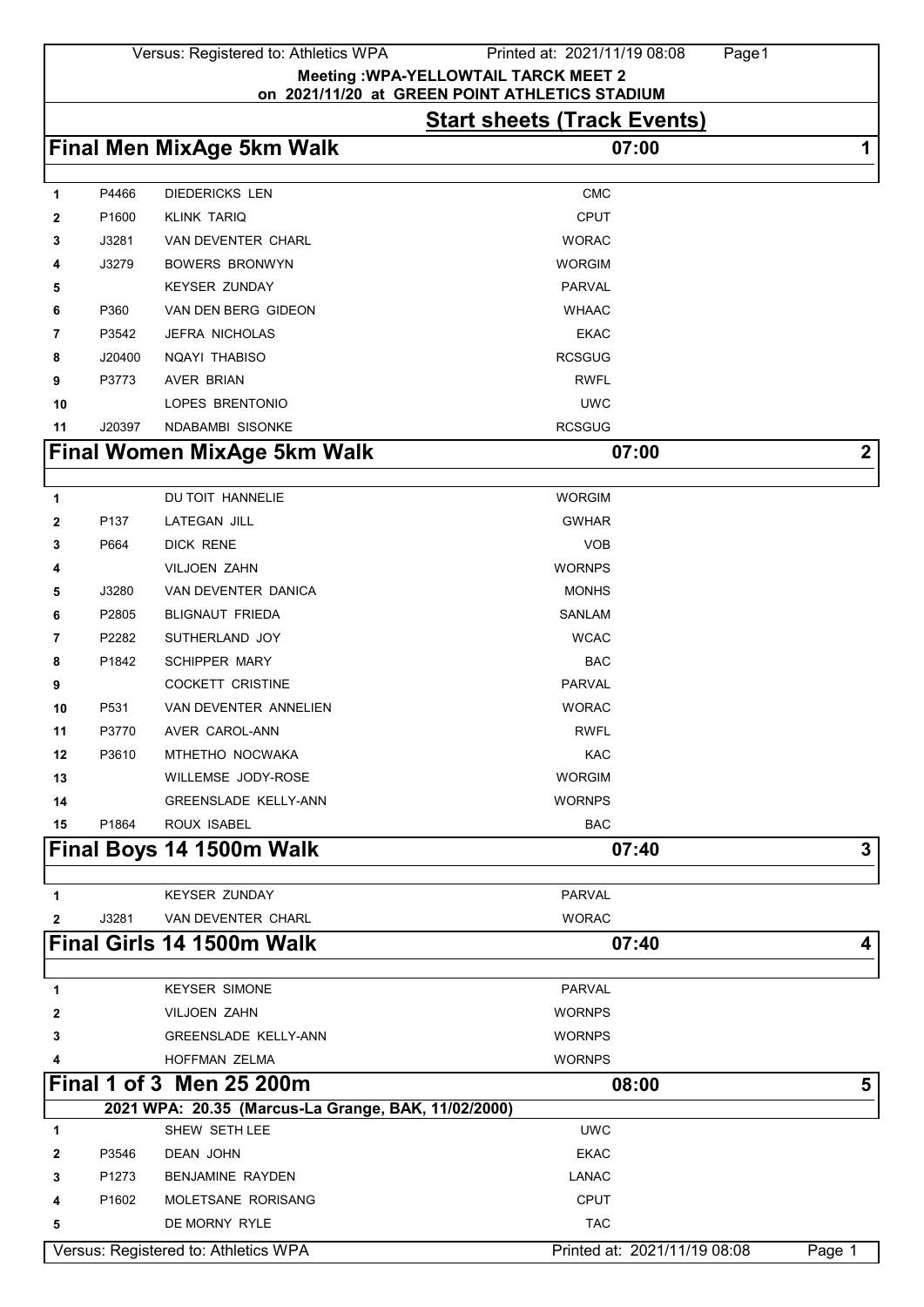| Versus: Registered to: Athletics WPA<br>Printed at: 2021/11/19 08:08<br>Page2 |                    |                                                     |                                                |                |
|-------------------------------------------------------------------------------|--------------------|-----------------------------------------------------|------------------------------------------------|----------------|
|                                                                               |                    |                                                     | <b>Meeting : WPA-YELLOWTAIL TARCK MEET 2</b>   |                |
|                                                                               |                    |                                                     | on 2021/11/20 at GREEN POINT ATHLETICS STADIUM |                |
| 6                                                                             | P1598              | NONGAWUZA WANDILE BENJAMIN                          | <b>CPUT</b>                                    |                |
|                                                                               |                    | Final 2 of 3 Men 25 200m                            | 08:00                                          | 5              |
|                                                                               |                    | 2021 WPA: 20.35 (Marcus-La Grange, BAK, 11/02/2000) |                                                |                |
| 1                                                                             | P1604              | TUIS NATHI                                          | <b>CPUT</b>                                    |                |
| 2                                                                             |                    | <b>CLARKE CHEVAN</b>                                | <b>TAC</b>                                     |                |
| 3                                                                             | P3539              | <b>ONTONGH MIKYLE</b>                               | <b>EKAC</b>                                    |                |
|                                                                               |                    | <b>UDU PASCAL NNANNA</b>                            | <b>TGB</b>                                     |                |
|                                                                               |                    | <b>KEEGAN KEEGAN</b>                                | <b>ITHEKO</b>                                  |                |
| 6                                                                             |                    | <b>EWERS JOSHUA</b>                                 | <b>TAC</b>                                     |                |
|                                                                               |                    | Final 3 of 3 Men 25 200m                            | 08:00                                          | 5              |
|                                                                               |                    | 2021 WPA: 20.35 (Marcus-La Grange, BAK, 11/02/2000) |                                                |                |
| 1                                                                             |                    | MASHIMBYE THEODORE                                  | <b>IND</b>                                     |                |
| 2                                                                             | P <sub>16713</sub> | LAMARA MUHAYMIN                                     | <b>BAC</b>                                     |                |
| 3                                                                             |                    | <b>CAMERON KURT</b>                                 | <b>TAC</b>                                     |                |
| 4                                                                             | P3545              | SEPTEMBER KEANIN                                    | <b>EKAC</b>                                    |                |
| 5                                                                             |                    | VAN WYK IMRAAN CASSIEM                              | <b>CPUT</b>                                    |                |
|                                                                               |                    | Final Men 20 200m                                   | 08:20                                          | 6              |
|                                                                               |                    | 2021 WPA: 20.55 (Marcus-La Grange, BAK, 18/11/1986) |                                                |                |
| 1                                                                             | P1814              | <b>GALLANT COHEN</b>                                | COASTL                                         |                |
| 2                                                                             |                    | <b>ISMAIL TAURIQ</b>                                | <b>ITHEKO</b>                                  |                |
| 3                                                                             |                    | <b>JOSEPHS WAFEEQ</b>                               | LANAC                                          |                |
|                                                                               | J20398             | NDALASI ATHABILE                                    | <b>RCSGUG</b>                                  |                |
| 5                                                                             |                    | <b>CUMMINGS WASHINGTON</b>                          | <b>ITHEKO</b>                                  |                |
|                                                                               |                    | ABRAHAMS UZAIR                                      | <b>ITHEKO</b>                                  |                |
|                                                                               |                    | Final Women 20 200m                                 | 08:30                                          | $\overline{7}$ |
|                                                                               |                    | 2021 WPA: 23.19 (Esmari-Le Roux, BAC, 1994)         |                                                |                |
|                                                                               |                    |                                                     |                                                |                |
|                                                                               |                    | Final 1 of 3 Boys 18 200m                           | 08:40                                          | 8              |
|                                                                               |                    | 2021 WPA: 20.57 (kyle-Appel, BAC, 2015)             |                                                |                |
| 1                                                                             | J3487              | <b>OCTOBER GRAHAM</b>                               | LANAC                                          |                |
| 2                                                                             | J20766             | CHOONARA SHAREEF                                    | <b>ITHEKO</b>                                  |                |
| 3                                                                             |                    | <b>BEUKES MARQUE</b>                                | <b>IND</b>                                     |                |
|                                                                               |                    | <b>BUCK LIAM</b>                                    | <b>UWC</b>                                     |                |
| 5                                                                             |                    | SAMUELS AADAM                                       | <b>ISCO</b>                                    |                |
| 6                                                                             | J20436             | <b>EIMAN LATHAM</b>                                 | <b>EKAC</b>                                    |                |
|                                                                               |                    | Final 2 of 3 Boys 18 200m                           | 08:40                                          | 8              |
|                                                                               |                    | 2021 WPA: 20.57 (kyle-Appel, BAC, 2015)             |                                                |                |
| 1                                                                             | J20429             | <b>KLEINSCHMIDT AARON</b>                           | <b>BONAC</b>                                   |                |
| 2                                                                             | J20082             | CONSTANT JUNAID                                     | <b>ITHEKO</b>                                  |                |
| 3                                                                             |                    | DAVIDS DIEGO                                        | <b>UWC</b>                                     |                |
|                                                                               |                    | CHEPAPE TUMELO                                      | <b>RCSGUG</b>                                  |                |
| 5                                                                             |                    | OOSTUIZEN BRANDON LEE JORDAN                        | <b>TAC</b>                                     |                |
| 6                                                                             |                    | TITUS DAIMAN                                        | <b>DURHS</b>                                   |                |
|                                                                               |                    | Final 3 of 3 Boys 18 200m                           | 08:40                                          | 8              |
|                                                                               |                    | 2021 WPA: 20.57 (kyle-Appel, BAC, 2015)             |                                                |                |
| 1                                                                             | J20764             | <b>DAVIDS MUBAARIK</b>                              | <b>ITHEKO</b>                                  |                |
| 2                                                                             | J3481              | FREDERICKS VALENTINO                                | LANAC                                          |                |
| 3                                                                             |                    | <b>KRAUSE DYLAN</b>                                 | <b>BAC</b>                                     |                |
|                                                                               |                    |                                                     |                                                |                |
|                                                                               |                    | Versus: Registered to: Athletics WPA                | Printed at: 2021/11/19 08:08                   | Page 2         |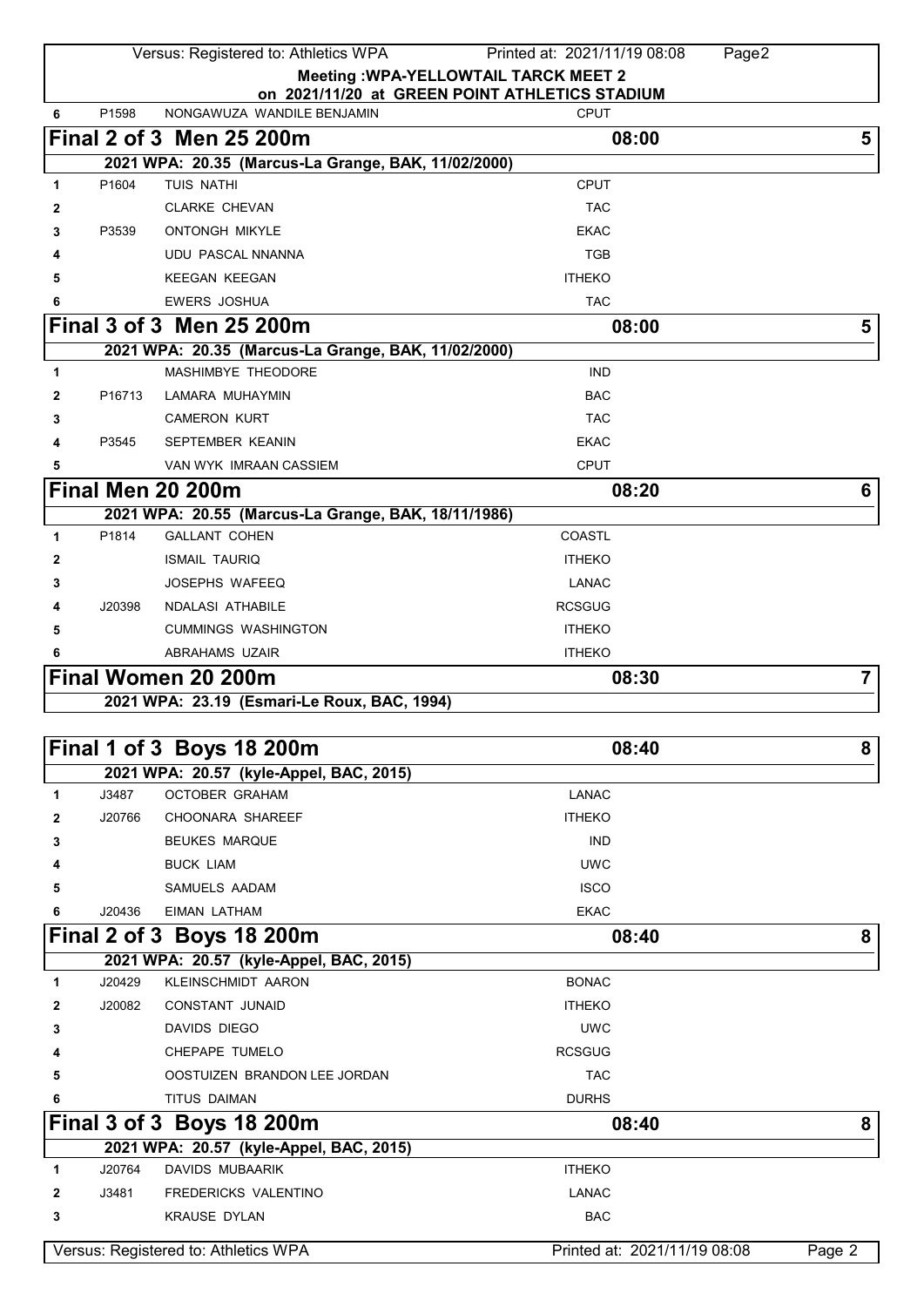|              |                 | Versus: Registered to: Athletics WPA                  | Printed at: 2021/11/19 08:08<br>Page3          |        |
|--------------|-----------------|-------------------------------------------------------|------------------------------------------------|--------|
|              |                 |                                                       | <b>Meeting : WPA-YELLOWTAIL TARCK MEET 2</b>   |        |
|              |                 |                                                       | on 2021/11/20 at GREEN POINT ATHLETICS STADIUM |        |
| 4            | J20398          | ANFREWS ROMEO                                         | <b>VAC</b>                                     |        |
| 5            |                 | PAGE EUGENE                                           | <b>UWC</b>                                     |        |
| 6            |                 | <b>BEUKES MARQUEN</b>                                 | <b>NIEHS</b>                                   |        |
|              |                 | Final Girls 18 200m                                   | 08:50                                          | 9      |
|              |                 | 2021 WPA: 24.25 (Janice-Josephs, Ridgeville AC, 1999) |                                                |        |
| 1            | P1367           | DE JAGER RENCIA                                       | <b>NEDBNK</b>                                  |        |
| 2            | J20433          | LOUW CELEST                                           | <b>EKAC</b>                                    |        |
| 3            | J20391          | <b>SAAL LANNICE</b>                                   | <b>VAC</b>                                     |        |
| 4            |                 | <b>GALLIE SAFIA</b>                                   | <b>CAPAC</b>                                   |        |
| 5            | J20396          | <b>MRWEBI NANDE</b>                                   | <b>RCSGUG</b>                                  |        |
| 6            |                 | <b>MUNIAM SASHA</b>                                   | <b>TAC</b>                                     |        |
|              |                 | Final 1 of 3 Boys 16 200m                             | 09:00                                          | 10     |
|              |                 | 2021 WPA: 21.34 (Kyle-Appel, BAC, 2013)               |                                                |        |
| $\mathbf{1}$ | J20378          | THEYS CYLE                                            | <b>VAC</b>                                     |        |
| 2            |                 | JONES RAZIQ                                           | <b>LBPS</b>                                    |        |
| 3            | J20449          | AFRIKA EURIQUIN                                       | <b>EKAC</b>                                    |        |
| 4            |                 | <b>BRUINERS RHUWAIDIN ETHAN</b>                       | <b>BAC</b>                                     |        |
| 5            |                 | JEFTHA LES-RAA-FIEL                                   | <b>SETHS</b>                                   |        |
| 6            | J3453           | ARRIES RYAN                                           | LANAC                                          |        |
| 7            | J3474           | MCDONALD RICKLON                                      | <b>LANAC</b>                                   |        |
| 8            | J3472           | OCKS JASON                                            | <b>LANAC</b>                                   |        |
|              |                 | Final 2 of 3 Boys 16 200m                             | 09:00                                          | 10     |
|              |                 | 2021 WPA: 21.34 (Kyle-Appel, BAC, 2013)               |                                                |        |
| 1            |                 | ARNOSTER CHAD                                         | <b>STELHS</b>                                  |        |
| 2            | J20274          | SIMON HILTON                                          | <b>BOTAC</b>                                   |        |
| 3            |                 | <b>BRUINERS RHUWAILIN NESTA</b>                       | <b>BAC</b>                                     |        |
| 4            | J20448          | MULLER ANDRE                                          | <b>EKAC</b>                                    |        |
| 5            | J3441           | OX ALPHONSO                                           | <b>LANAC</b>                                   |        |
| 6            | J3086           | <b>BARNES MIKA</b>                                    | <b>MATIES</b>                                  |        |
| 7            | J3467           | RAFA TAPIWA                                           | LANAC                                          |        |
| 8            | J3444           | JORDAAN ALFONZO                                       | LANAC                                          |        |
|              |                 | Final 3 of 3 Boys 16 200m                             | 09:00                                          | 10     |
|              |                 | 2021 WPA: 21.34 (Kyle-Appel, BAC, 2013)               |                                                |        |
| 1            | J3484           | BEUKES VALENTINO                                      | <b>LANAC</b>                                   |        |
| 2            |                 | <b>CLEOPHAS ZAYDE</b>                                 | <b>DURHS</b>                                   |        |
| 3            |                 | ABRAHAMS RIDAH                                        | <b>AFLPS</b>                                   |        |
| 4            |                 | <b>TOSI RENATO</b>                                    | <b>PARVAL</b>                                  |        |
| 5            | P <sub>26</sub> | JACK NAEEM                                            | <b>ITHEKO</b>                                  |        |
| 6            | J3432           | <b>RUKERA BENIR</b>                                   | LANAC                                          |        |
| 7            | J3439           | KOOPMAN IRSHLYN                                       | LANAC                                          |        |
| 8            | J3486           | <b>BEUKES JIRANO</b>                                  | <b>LANAC</b>                                   |        |
|              |                 | <b>Final 1 of 2 Girls 16 200m</b>                     | 09:10                                          | 11     |
|              |                 | 2021 WPA: 24.40 (Chantelle-Terblanche, BAC, 2000)     |                                                |        |
| 1            | J3106           | ROTHMAN SYDNEY                                        | <b>PARGHS</b>                                  |        |
| 2            | J20762          | <b>WALKER TAYLIAH</b>                                 | <b>ITHEKO</b>                                  |        |
| 3            |                 | <b>BEUKES GENEVE</b>                                  | <b>LANAC</b>                                   |        |
| 4            |                 | VAN DEN BERG CARLA                                    | <b>JVRHS</b>                                   |        |
| 5            |                 | <b>KORDOM EMILY</b>                                   | <b>SETHS</b>                                   |        |
|              |                 |                                                       |                                                |        |
|              |                 | Versus: Registered to: Athletics WPA                  | Printed at: 2021/11/19 08:08                   | Page 3 |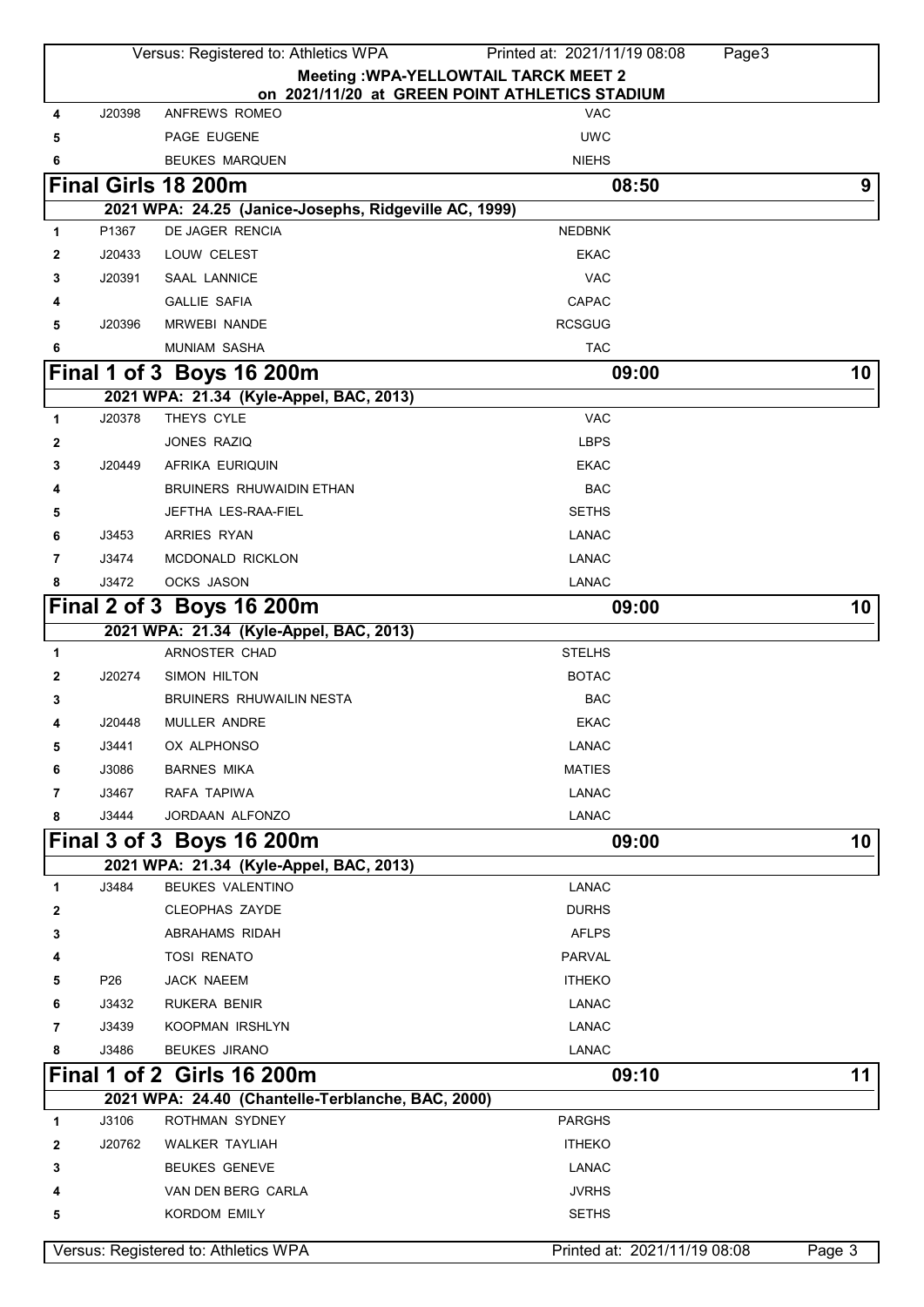|        |        | Versus: Registered to: Athletics WPA                                      | Printed at: 2021/11/19 08:08<br>Page4                          |    |
|--------|--------|---------------------------------------------------------------------------|----------------------------------------------------------------|----|
|        |        |                                                                           | <b>Meeting : WPA-YELLOWTAIL TARCK MEET 2</b>                   |    |
|        | J20277 | <b>DAVIDS BRIDGET</b>                                                     | on 2021/11/20 at GREEN POINT ATHLETICS STADIUM<br><b>BOTAC</b> |    |
| 6      |        |                                                                           | <b>LANAC</b>                                                   |    |
| 7      | J3435  | BESTER ANGELINA                                                           |                                                                |    |
|        |        | <b>Final 2 of 2 Girls 16 200m</b>                                         | 09:10                                                          | 11 |
|        |        | 2021 WPA: 24.40 (Chantelle-Terblanche, BAC, 2000)<br><b>BOTES VERUSCA</b> | <b>LANAC</b>                                                   |    |
| 1      |        | <b>MAGGOTT SHANA</b>                                                      | <b>STELHS</b>                                                  |    |
| 2<br>3 | J20187 | <b>HENDERSON HANNAH</b>                                                   | <b>BAC</b>                                                     |    |
| 4      | J20953 | <b>WELCOME JAMIA</b>                                                      | <b>ITHEKO</b>                                                  |    |
| 5      | J20517 | <b>CROUS QAADIRAH</b>                                                     | <b>ULTRA</b>                                                   |    |
| 6      |        | <b>BEUKES CURSIA</b>                                                      | <b>LANAC</b>                                                   |    |
|        |        |                                                                           |                                                                | 12 |
|        |        | Final 1 of 2 Boys 14 200m                                                 | 09:20                                                          |    |
| 1      |        | <b>GEORGE BLAKE</b>                                                       | <b>LBPS</b>                                                    |    |
| 2      |        | MHLANGA KELVIN                                                            | <b>IND</b>                                                     |    |
| 3      | J3475  | MAFUMHE TATENDAISHE                                                       | <b>LANAC</b>                                                   |    |
| 4      |        | DAMOYI LIFA                                                               | <b>SURPS</b>                                                   |    |
| 5      | J3497  | OKTOBER PERSIVAL                                                          | <b>LANAC</b>                                                   |    |
| 6      | J3468  | <b>GRAAFF CHARLWIN</b>                                                    | <b>LANAC</b>                                                   |    |
| 7      | J3496  | MATTHYS MARCUS                                                            | <b>LANAC</b>                                                   |    |
|        |        | Final 2 of 2 Boys 14 200m                                                 | 09:20                                                          | 12 |
|        |        |                                                                           |                                                                |    |
| 1      | J20765 | WENTZEL JODI                                                              | <b>ITHEKO</b>                                                  |    |
| 2      |        | JACOBS ADAM                                                               | <b>SURPS</b>                                                   |    |
| 3      | J3451  | <b>JENNEKER JACOB</b>                                                     | <b>LANAC</b>                                                   |    |
| 4      |        | KEWUTI MUHAMMAD ALY                                                       | <b>SURPS</b>                                                   |    |
| 5      | J3495  | <b>KAROOLS ALDRIN</b>                                                     | <b>LANAC</b>                                                   |    |
| 6      | J3467  | BENJAMINE DIYANE                                                          | <b>LANAC</b>                                                   |    |
|        |        | <b>Final 1 of 2 Girls 14 200m</b>                                         | 09:30                                                          | 13 |
| 1      |        | KOOPMAN TAYGEN                                                            | <b>SOMWPS</b>                                                  |    |
| 2      |        | <b>HERBERTSON ISABELLA</b>                                                | SOMHOU                                                         |    |
| 3      | J20278 | DAVIDS MIKAYLA                                                            | <b>BOTAC</b>                                                   |    |
| 4      | J20133 | <b>HUNT TYLER</b>                                                         | <b>BAC</b>                                                     |    |
| 5      | J3438  | MCDONALD DENIAH                                                           | <b>LANAC</b>                                                   |    |
|        |        | <b>Final 2 of 2 Girls 14 200m</b>                                         | 09:30                                                          | 13 |
|        |        |                                                                           |                                                                |    |
| 1      | J20749 | <b>JOSEPH LEKESHA</b>                                                     | <b>TAC</b>                                                     |    |
| 2      |        | <b>DAVIDS LEIGH</b>                                                       | <b>UWC</b>                                                     |    |
| 3      | J20483 | ANTELME ISABELLA                                                          | <b>CELHAR</b>                                                  |    |
| 4      | J3480  | <b>GEDULD MARLY</b>                                                       | <b>LANAC</b>                                                   |    |
|        |        | Final Men 50 200m                                                         | 09:40                                                          | 14 |
|        |        |                                                                           |                                                                |    |
|        |        | Final Men 40 200m                                                         | 09:40                                                          | 15 |
|        |        |                                                                           |                                                                |    |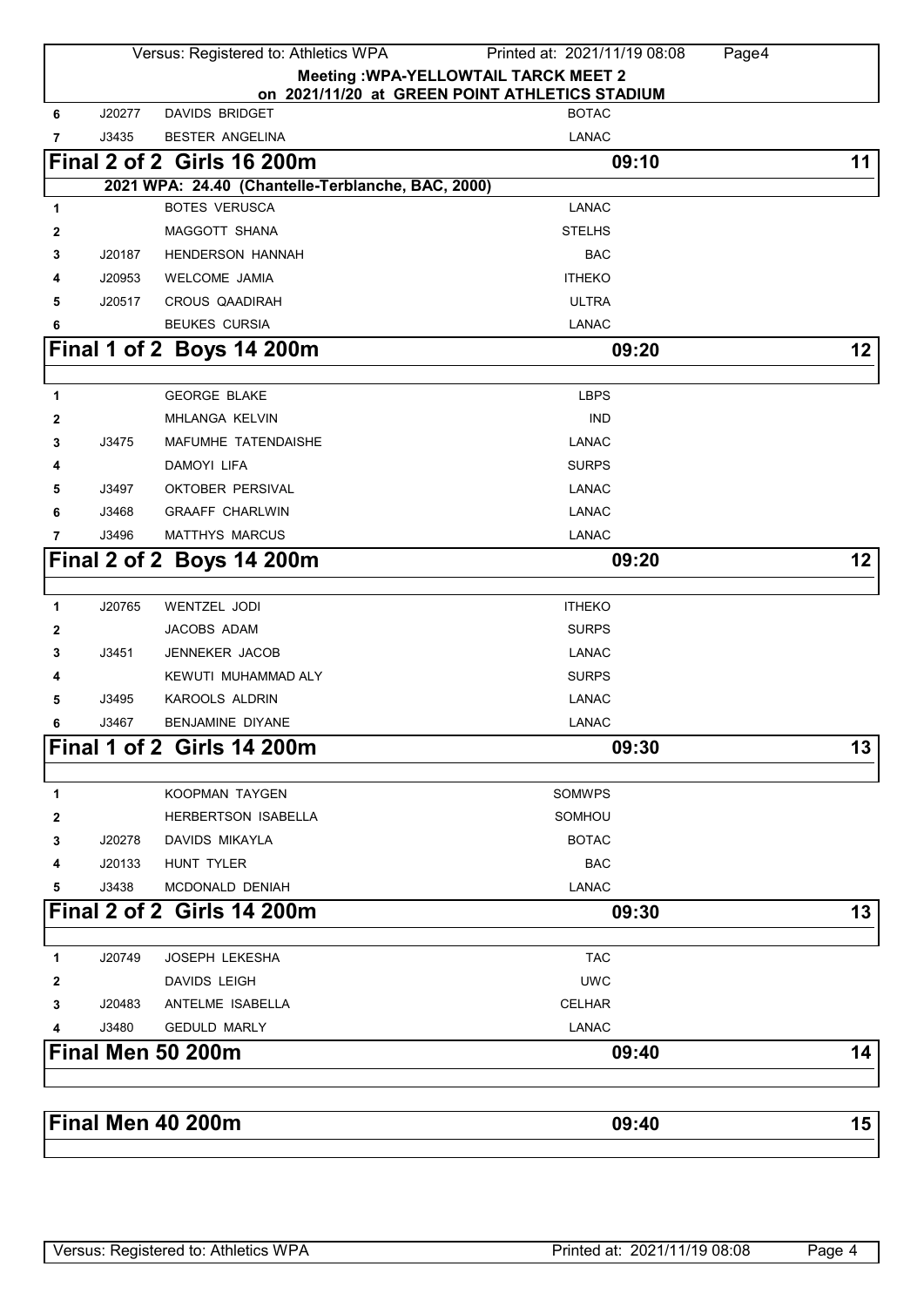| Versus: Registered to: Athletics WPA |       |                                              | Printed at: 2021/11/19 08:08<br>Page5          |    |
|--------------------------------------|-------|----------------------------------------------|------------------------------------------------|----|
|                                      |       |                                              | <b>Meeting : WPA-YELLOWTAIL TARCK MEET 2</b>   |    |
|                                      |       |                                              | on 2021/11/20 at GREEN POINT ATHLETICS STADIUM |    |
|                                      |       | Final Men 65 200m                            | 09:40                                          | 16 |
|                                      |       |                                              |                                                |    |
|                                      |       |                                              |                                                |    |
|                                      |       | Final Men 35 200m                            | 09:40                                          | 17 |
|                                      |       |                                              |                                                |    |
|                                      |       |                                              |                                                |    |
|                                      |       | Final Men 60 200m                            | 09:40                                          | 18 |
|                                      |       |                                              |                                                |    |
|                                      |       | <b>Final Men MixAge 200m</b>                 | 09:40                                          | 19 |
|                                      |       |                                              |                                                |    |
| 1                                    |       | DREYER JONATHAN                              | <b>ITHEKO</b>                                  |    |
| 2                                    |       | <b>VENA THOBILE</b>                          | <b>MATIES</b>                                  |    |
| 3                                    | P2018 | <b>WARRIES JOSEPH</b>                        | <b>UWC</b>                                     |    |
| 4                                    |       | <b>CORNELISSON DANIEL</b>                    | <b>BAC</b>                                     |    |
| 5                                    | P1847 | MYBURGH JOHAN                                | <b>BAC</b>                                     |    |
|                                      |       | Final Women 25 200m                          | 09:50                                          | 20 |
|                                      |       | 2021 WPA: 23.15 (Janice-Josephs, BDMS, 2004) |                                                |    |
|                                      |       |                                              |                                                |    |
|                                      |       | Final Women 50 200m                          | 09:50                                          | 21 |
|                                      |       |                                              |                                                |    |
|                                      |       |                                              |                                                |    |
|                                      |       | Final Women 40 200m                          | 09:50                                          | 22 |
|                                      |       |                                              |                                                |    |
|                                      |       |                                              |                                                |    |
|                                      |       | Final Women 65 200m                          | 09:50                                          | 23 |
|                                      |       |                                              |                                                |    |
|                                      |       |                                              |                                                |    |
|                                      |       | Final Women 35 200m                          | 09:50                                          | 24 |
|                                      |       |                                              |                                                |    |
|                                      |       |                                              |                                                |    |
|                                      |       | Final Women 60 200m                          | 09:50                                          | 25 |
|                                      |       |                                              |                                                |    |
|                                      |       |                                              |                                                |    |
|                                      |       | <b>Final Women MixAge 200m</b>               | 09:50                                          | 26 |
|                                      |       |                                              |                                                |    |
| 1                                    |       | <b>JANSE VAN RENSBURG NITA</b>               | <b>IND</b>                                     |    |
| 2                                    |       | <b>MISKE MIRJAM</b>                          | <b>TAC</b>                                     |    |
| 3                                    | P736  | <b>GRIFFITHS KOBIE</b>                       | <b>NEDBNK</b>                                  |    |
| 4                                    | P2167 | RIVIERA JOY                                  | <b>SPARH</b>                                   |    |
| 5                                    |       | <b>CORBET MELISSA</b>                        | <b>TAC</b>                                     |    |
|                                      |       | Final Boys 10 1200m                          | 10:00                                          | 27 |
|                                      |       |                                              |                                                |    |
| 1                                    |       | CHOGA DENZIL                                 | <b>LANAC</b>                                   |    |
| 2                                    |       | MOYANA JOSHUA                                | <b>JAGFON</b>                                  |    |
| 3                                    |       | PRETORIUS CHRISTIAAN                         | <b>IND</b>                                     |    |
| Δ                                    |       | PIENAAR STEPHAN                              | <b>WELPS</b>                                   |    |
| 5                                    | J3465 | BERLING EVAN-LEE                             | <b>LANAC</b>                                   |    |

Versus: Registered to: Athletics WPA Printed at: 2021/11/19 08:08 Page 5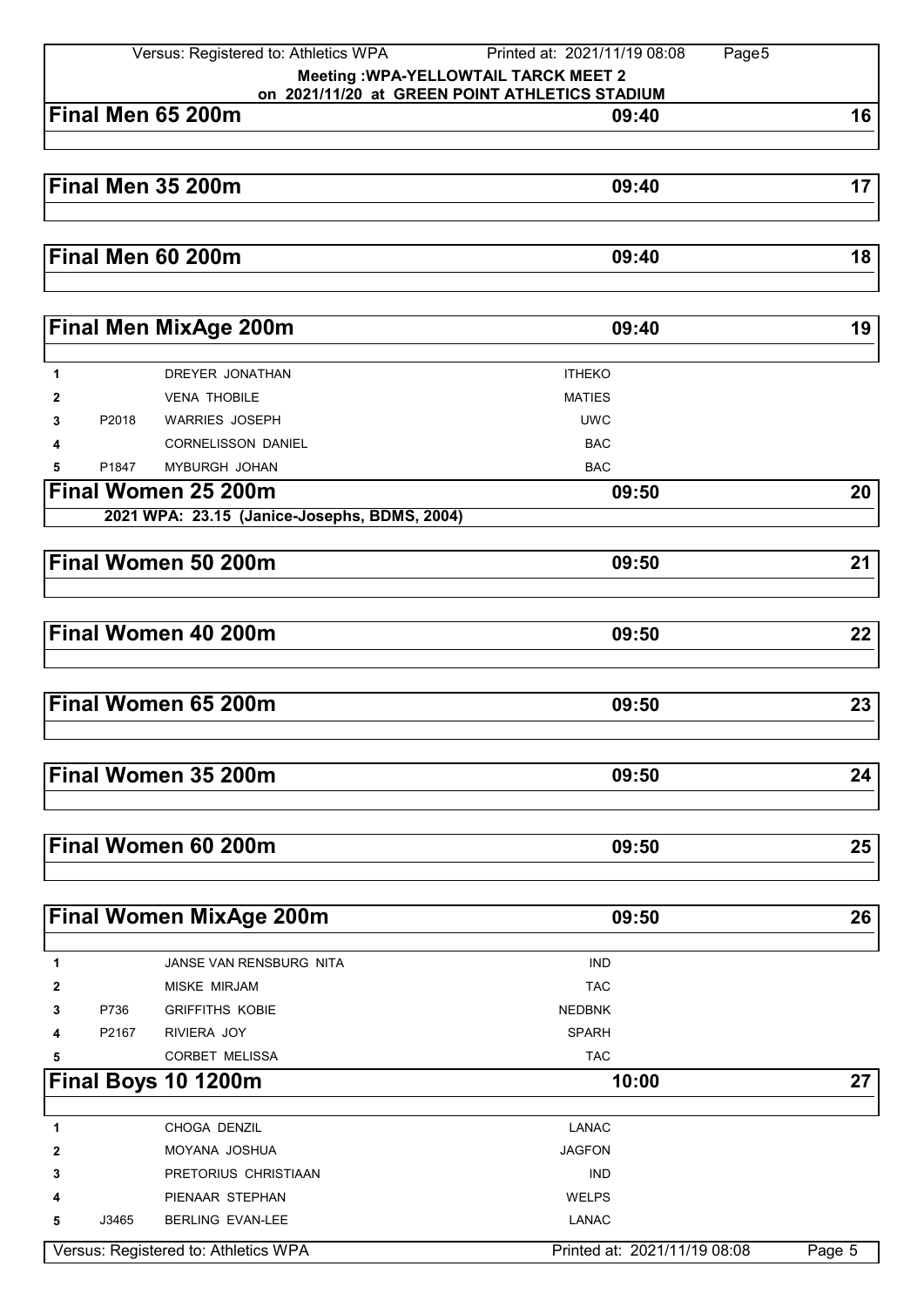| Versus: Registered to: Athletics WPA<br>Printed at: 2021/11/19 08:08<br>Page6 |        |                                      |                                                                             |        |
|-------------------------------------------------------------------------------|--------|--------------------------------------|-----------------------------------------------------------------------------|--------|
|                                                                               |        |                                      | <b>Meeting : WPA-YELLOWTAIL TARCK MEET 2</b>                                |        |
|                                                                               |        |                                      | on 2021/11/20 at GREEN POINT ATHLETICS STADIUM                              |        |
| 6                                                                             |        | JACOBS LUCIAN                        | <b>JAGFON</b>                                                               |        |
| 7                                                                             |        | SOMANJE SAMUEL                       | <b>JAGFON</b>                                                               |        |
| 8                                                                             |        | <b>HENDRICKS TAUREN</b>              | <b>JAGFON</b>                                                               |        |
| 9                                                                             |        | <b>NGCWENGU KUHLE</b>                | <b>JAGFON</b>                                                               |        |
|                                                                               |        | Final Boys 12 1200m                  | 10:00                                                                       | 28     |
|                                                                               | J3460  | <b>SWARTS XAVIER</b>                 |                                                                             |        |
| 1                                                                             |        | <b>MAYEMA NTSEPENG</b>               | <b>LANAC</b><br><b>SURPS</b>                                                |        |
| 2<br>3                                                                        |        | NGXUMZA ALATHA KAMVA                 | <b>VOB</b>                                                                  |        |
| 4                                                                             |        | NGONGO MERCY                         | <b>JAGFON</b>                                                               |        |
| 5                                                                             |        | STORE LOUIS                          | <b>DURPS</b>                                                                |        |
| 6                                                                             | J3444  | <b>VALENTYN RHILEY</b>               | <b>LANAC</b>                                                                |        |
| 7                                                                             |        | FENTE LISOLETHU                      | <b>JAGFON</b>                                                               |        |
|                                                                               |        | MALHERBE LUTTIG                      | <b>DURPS</b>                                                                |        |
| 8                                                                             | J3489  | <b>ANDREW TESHWILL</b>               | <b>LANAC</b>                                                                |        |
| 9                                                                             |        | <b>LONGWE ISSACK</b>                 | <b>JAGFON</b>                                                               |        |
| 10<br>11                                                                      |        | NGULUNGU PIKA                        | <b>JAGFON</b>                                                               |        |
| 12                                                                            |        | <b>MBANO STANDIKILE</b>              | <b>JAGFON</b>                                                               |        |
| 13                                                                            |        | <b>GEDULD JUSTIN</b>                 | <b>JAGFON</b>                                                               |        |
|                                                                               |        | Final Girls 10 1200m                 |                                                                             | 29     |
|                                                                               |        |                                      | 10:10                                                                       |        |
| 1                                                                             |        | <b>JACOBS TAMARA LEE</b>             | <b>JAGFON</b>                                                               |        |
|                                                                               |        | Final Girls 12 1200m                 | 10:10                                                                       | 30     |
|                                                                               |        |                                      |                                                                             |        |
| 1                                                                             |        | JANSE VAN RENSBURG NINA              | <b>FORPS</b>                                                                |        |
| 2                                                                             |        | <b>HARDENBERG SHAVON</b>             | <b>DEWPS</b>                                                                |        |
| 3                                                                             |        | <b>STANDER ANKE</b>                  | <b>DURPS</b>                                                                |        |
| 4                                                                             |        | NKHOMA MARGRET                       | <b>JAGFON</b>                                                               |        |
| 5                                                                             | J20276 | ADAMS ZOE                            | <b>BOTAC</b>                                                                |        |
| 6                                                                             |        | <b>VILJOEN LEILANI</b>               | <b>WELPS</b>                                                                |        |
| 7                                                                             | J3455  | ARENDSE MARSHA                       | <b>LANAC</b>                                                                |        |
| 8                                                                             |        | TOTANA PULENG                        | <b>SURPS</b>                                                                |        |
| 9                                                                             | J20184 | THOMATOS TATIANA                     | <b>BAC</b>                                                                  |        |
| 10                                                                            |        | <b>HERBERTSON OLIVIA</b>             | SOMHOU                                                                      |        |
| 11                                                                            |        | <b>COETZEE KARIEN</b>                | <b>DEHPS</b>                                                                |        |
| 12                                                                            |        | STANDER LARA                         | <b>DURPS</b>                                                                |        |
| 13                                                                            |        | NKUNTAYI ALUNCEDO                    | <b>JAGFON</b>                                                               |        |
| 14                                                                            | J20274 | <b>FISHER SAMANTHA</b>               | <b>BOTAC</b>                                                                |        |
| 15                                                                            | J20134 | HUNT OLIVIA                          | <b>BAC</b>                                                                  |        |
| 16                                                                            |        | JACOBS CHANTIQUE                     | <b>JAGFON</b>                                                               |        |
| 17                                                                            | J20261 | SOGGOP ABECHELLE                     | <b>BOTAC</b>                                                                |        |
|                                                                               |        | <b>Final Men 25 1500m</b>            | 10:20                                                                       | 31     |
|                                                                               |        |                                      | 2021 WPA: 03:33.56 (Johan-Landsman, University of Stellenbosch, 04/08/1993) |        |
| 1                                                                             | P2427  | MAKANDA HANI                         | <b>UWC</b>                                                                  |        |
| 2                                                                             | P1279  | VIGARO RIVALDO                       | <b>LANAC</b>                                                                |        |
| 3                                                                             | P730   | COOPER MIGUEL                        | <b>IND</b>                                                                  |        |
| 4                                                                             | P2916  | LOTT KEATON                          | <b>ITHEKO</b>                                                               |        |
| 5                                                                             | P1272  | ABRAHAMS STEVEWILL                   | <b>LANAC</b>                                                                |        |
|                                                                               |        |                                      |                                                                             |        |
|                                                                               |        | Versus: Registered to: Athletics WPA | Printed at: 2021/11/19 08:08                                                | Page 6 |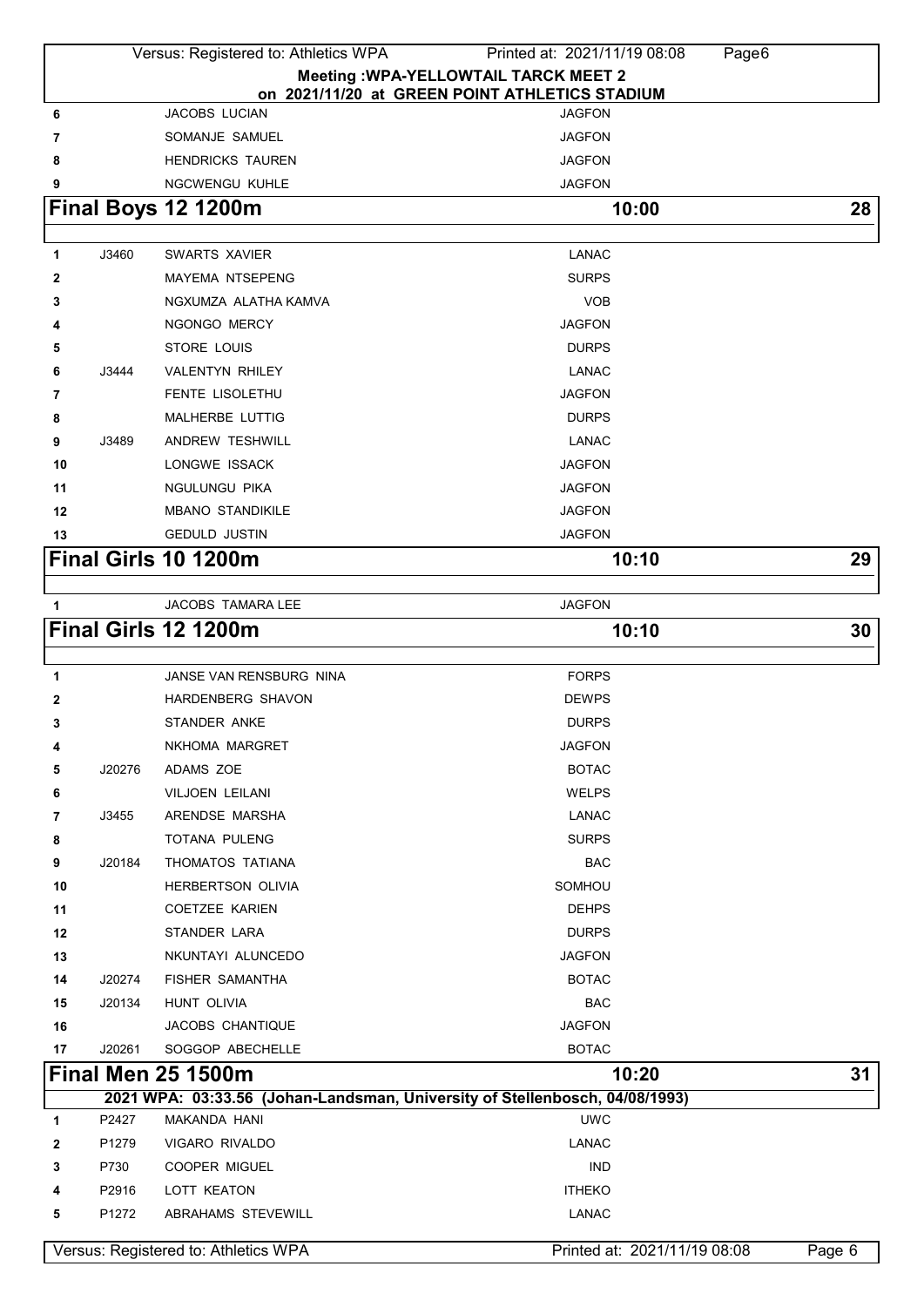|    | Versus: Registered to: Athletics WPA<br>Printed at: 2021/11/19 08:08<br>Page7  |                                                                      |                                                |    |  |  |
|----|--------------------------------------------------------------------------------|----------------------------------------------------------------------|------------------------------------------------|----|--|--|
|    |                                                                                |                                                                      | <b>Meeting : WPA-YELLOWTAIL TARCK MEET 2</b>   |    |  |  |
|    |                                                                                |                                                                      | on 2021/11/20 at GREEN POINT ATHLETICS STADIUM |    |  |  |
| 6  |                                                                                | <b>MYBURGH DIRKIE</b>                                                | <b>IND</b>                                     |    |  |  |
| 7  | P1274                                                                          | PIETERS LORENZO                                                      | <b>LANAC</b>                                   |    |  |  |
| 8  |                                                                                | <b>STEVENS EDMUND</b>                                                | <b>IND</b>                                     |    |  |  |
| 9  |                                                                                | MASHIMBYE THEODORE                                                   | <b>IND</b>                                     |    |  |  |
|    |                                                                                | Final Women 25 1500m                                                 | 10:30                                          | 32 |  |  |
|    |                                                                                | 2021 WPA: 04:02.15 (Elana-van Zyl, University of Stellenbosch, 1992) |                                                |    |  |  |
| 1  | P3420                                                                          | WILLEMSE LEE-SHAY                                                    | <b>VAC</b>                                     |    |  |  |
|    |                                                                                | Final Women 20 1500m                                                 | 10:40                                          | 33 |  |  |
|    |                                                                                | 2021 WPA: 04:10.60 (Tanya-Peckham, University of Stellenbosch, 1985) |                                                |    |  |  |
|    |                                                                                |                                                                      |                                                |    |  |  |
|    |                                                                                | <b>Final Men 20 1500m</b>                                            | 10:50                                          | 34 |  |  |
|    |                                                                                | 2021 WPA: 03:46.70                                                   |                                                |    |  |  |
| 1  | J20025                                                                         | SWARTZ JORDI                                                         | <b>VOB</b>                                     |    |  |  |
| 2  |                                                                                | <b>JOSEPHS WAFEEQ</b>                                                | LANAC                                          |    |  |  |
| 3  | J20268                                                                         | KOOPMAN GRAHAM                                                       | <b>BOTAC</b>                                   |    |  |  |
| 4  | J20021                                                                         | <b>MAKIBI THEMBE</b>                                                 | <b>VOB</b>                                     |    |  |  |
|    |                                                                                | Final 1 of 2 Boys 18 1500m                                           | 11:00                                          | 35 |  |  |
|    |                                                                                | 2021 WPA: 03:46.70                                                   |                                                |    |  |  |
| 1  | J20236                                                                         | JOSHUA JAYDEN                                                        | <b>UWC</b>                                     |    |  |  |
| 2  |                                                                                | MALIWA NHLANHLA                                                      | <b>RCSGUG</b>                                  |    |  |  |
| 3  |                                                                                | COLESKé ALEC                                                         | <b>DFMHS</b>                                   |    |  |  |
| 4  | J3487                                                                          | <b>OCTOBER GRAHAM</b>                                                | <b>LANAC</b>                                   |    |  |  |
| 5  | J20393                                                                         | <b>KARSTEN LUCA</b>                                                  | <b>MILHS</b>                                   |    |  |  |
| 6  |                                                                                | <b>STRYDOM PAUL</b>                                                  | <b>PARVAL</b>                                  |    |  |  |
| 7  | J20020                                                                         | KERBELKER ABDUL KAREEM                                               | <b>VOB</b>                                     |    |  |  |
| 8  |                                                                                | ONTONG ALEX                                                          | <b>BOTAC</b>                                   |    |  |  |
| 9  | J20764                                                                         | <b>DAVIDS MUBAARIK</b>                                               | <b>ITHEKO</b>                                  |    |  |  |
| 10 | J20258                                                                         | TITUS CHARLTON                                                       | <b>VOB</b>                                     |    |  |  |
|    |                                                                                | Final 2 of 2 Boys 18 1500m                                           | 11:00                                          | 35 |  |  |
|    |                                                                                | 2021 WPA: 03:46.70                                                   |                                                |    |  |  |
| 1  |                                                                                | CHEPAPE TUMELO                                                       | <b>RCSGUG</b>                                  |    |  |  |
| 2  |                                                                                | <b>MBALI NTLANTLA ERIC</b>                                           | <b>NEDBNK</b>                                  |    |  |  |
| 3  |                                                                                | OOSTUIZEN BRANDON LEE JORDAN                                         | <b>TAC</b>                                     |    |  |  |
| 4  | J20007                                                                         | MAKHONXA UZUKHANYE                                                   | <b>VOB</b>                                     |    |  |  |
| 5  | J20269                                                                         | <b>WILLIAMS UGANDRIC</b>                                             | <b>BOTAC</b>                                   |    |  |  |
| 6  | J3481                                                                          | FREDERICKS VALENTINO                                                 | LANAC                                          |    |  |  |
| 7  | J20766                                                                         | <b>CHOONARA SHAREEF</b>                                              | <b>ITHEKO</b>                                  |    |  |  |
| 8  | J20733                                                                         | VON LILLIENFELD LIAM                                                 | <b>VAROB</b>                                   |    |  |  |
| 9  | J20728                                                                         | CHARLES THOMAS                                                       | SS                                             |    |  |  |
| 10 | J20280                                                                         | JAFTA CHARLTON                                                       | <b>BOTAC</b>                                   |    |  |  |
|    |                                                                                | Final Girls 18 1500m                                                 | 11:10                                          | 36 |  |  |
|    |                                                                                | 2021 WPA: 04:18.10 (Elana-van Zyl, Robertson High School, 1982)      |                                                |    |  |  |
| 1  | J20130                                                                         | <b>VISSER ANIKA</b>                                                  | <b>BAC</b>                                     |    |  |  |
| 2  |                                                                                | <b>CILLIERS MARIETJIE</b>                                            | PARVAL                                         |    |  |  |
| 3  | J20734                                                                         | MARX ANNA                                                            | <b>VOB</b>                                     |    |  |  |
| 4  | J20178                                                                         | VAN DER BERG MARTINE                                                 | <b>BAC</b>                                     |    |  |  |
| 5  |                                                                                | DE VILLIERS LERIZE                                                   | PARVAL                                         |    |  |  |
| 6  | J20006                                                                         | <b>FELITI SINOKUHLE</b>                                              | <b>VOB</b>                                     |    |  |  |
|    |                                                                                |                                                                      |                                                |    |  |  |
|    | Versus: Registered to: Athletics WPA<br>Printed at: 2021/11/19 08:08<br>Page 7 |                                                                      |                                                |    |  |  |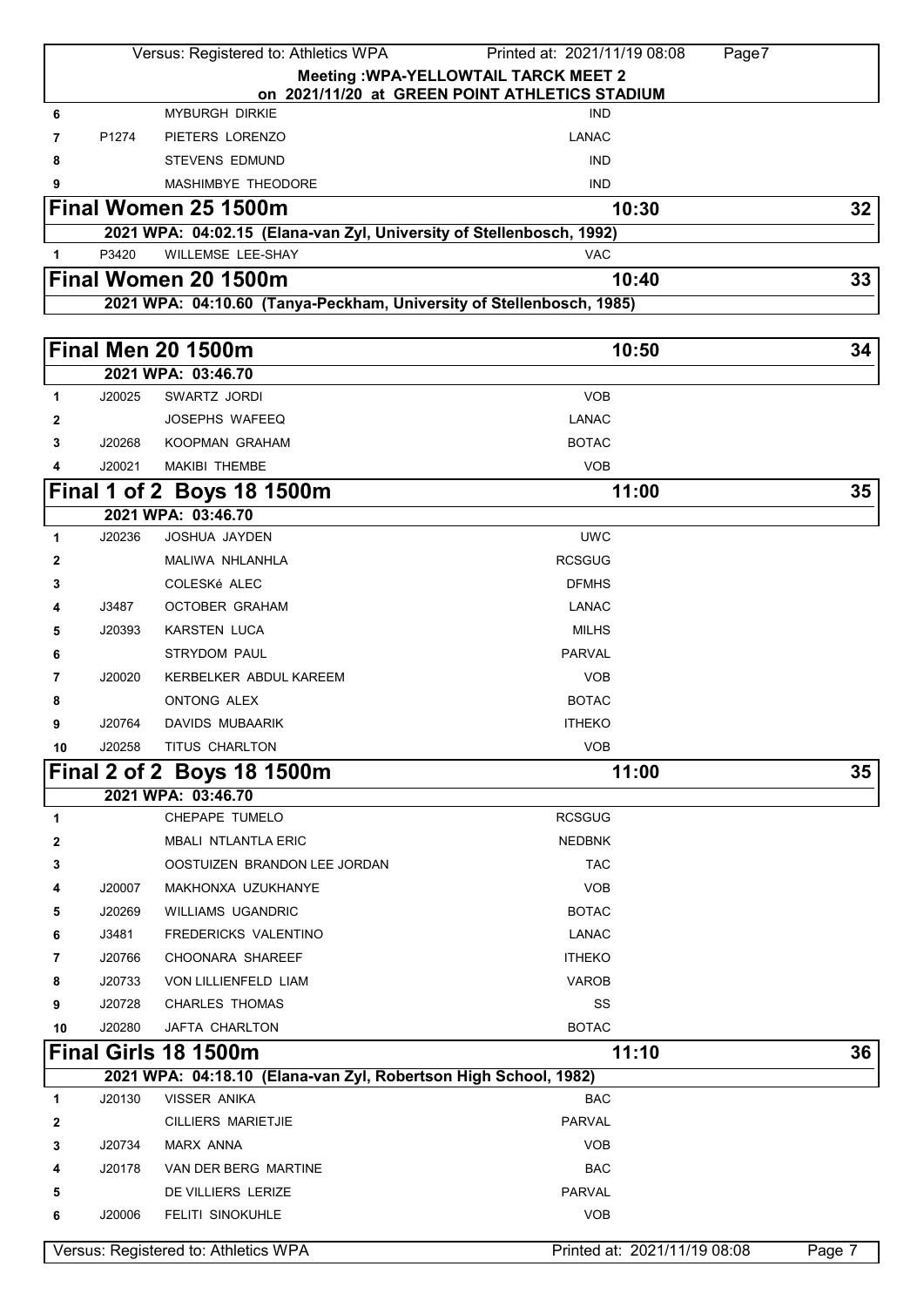|    |                                                                                | Versus: Registered to: Athletics WPA                            | Printed at: 2021/11/19 08:08<br>Page8          |    |  |
|----|--------------------------------------------------------------------------------|-----------------------------------------------------------------|------------------------------------------------|----|--|
|    |                                                                                |                                                                 | <b>Meeting : WPA-YELLOWTAIL TARCK MEET 2</b>   |    |  |
|    |                                                                                |                                                                 | on 2021/11/20 at GREEN POINT ATHLETICS STADIUM |    |  |
| 7  |                                                                                | SIGRIST AMELIE                                                  | PARVAL                                         |    |  |
| 8  | J20004                                                                         | <b>DINTSI AMAHLE</b>                                            | <b>VOB</b>                                     |    |  |
|    |                                                                                | Final 1 of 2 Boys 16 1500m                                      | 11:20                                          | 37 |  |
|    |                                                                                | 2021 WPA: 04:00.50 (Conrad-Tesnar, Paul Roos Gimnasium, 1990)   |                                                |    |  |
| 1  | J3444                                                                          | JORDAAN ALFONZO                                                 | LANAC                                          |    |  |
| 2  |                                                                                | STANDER LUAN                                                    | PARBH                                          |    |  |
| 3  | J20260                                                                         | TAFANA KHANYA                                                   | <b>VOB</b>                                     |    |  |
| 4  |                                                                                | <b>WATERBOER KIERON</b>                                         | <b>BOTAC</b>                                   |    |  |
| 5  |                                                                                | <b>INCORVAIA SHAUN</b>                                          | <b>CAPAC</b>                                   |    |  |
| 6  | J20399                                                                         | NAM CWANGCO                                                     | <b>RCSGUG</b>                                  |    |  |
| 7  |                                                                                | <b>JOHSON JAMIAL</b>                                            | <b>PARVAL</b>                                  |    |  |
| 8  | J3453                                                                          | ARRIES RYAN                                                     | LANAC                                          |    |  |
| 9  | J20009                                                                         | <b>MBATSA INAM</b>                                              | <b>VOB</b>                                     |    |  |
| 10 | J20265                                                                         | <b>BRONN RUWANDRE</b>                                           | <b>BOTAC</b>                                   |    |  |
| 11 | J3441                                                                          | OX ALPHONSO                                                     | <b>LANAC</b>                                   |    |  |
| 12 | J20534                                                                         | DA SILVA AZEVEDO CHRISTIANO                                     | <b>VOB</b>                                     |    |  |
| 13 | J3439                                                                          | HOFMEYR REITZ                                                   | <b>LANAC</b>                                   |    |  |
| 14 | J20002                                                                         | <b>BHEBHA SIVE</b>                                              | <b>VOB</b>                                     |    |  |
| 15 | J3432                                                                          | RUKERA BENIR                                                    | <b>LANAC</b>                                   |    |  |
| 16 | J3488                                                                          | JOOSTE JASON                                                    | <b>LANAC</b>                                   |    |  |
|    |                                                                                | Final 2 of 2 Boys 16 1500m                                      | 11:20                                          | 37 |  |
|    |                                                                                | 2021 WPA: 04:00.50 (Conrad-Tesnar, Paul Roos Gimnasium, 1990)   |                                                |    |  |
| 1  | J20538                                                                         | <b>HACKING GRANT</b>                                            | <b>VOB</b>                                     |    |  |
| 2  | J20379                                                                         | WATERLOO BUDRODEEN                                              | <b>VAC</b>                                     |    |  |
| 3  | J20282                                                                         | <b>BERGMAN TRAVINO</b>                                          | <b>BOTAC</b>                                   |    |  |
| 4  |                                                                                | <b>QUIN REECE</b>                                               | <b>BISRC</b>                                   |    |  |
| 5  | J3474                                                                          | MCDONALD RICKLON                                                | <b>LANAC</b>                                   |    |  |
| 6  | J20393                                                                         | KROKRANI SINOTHANDO                                             | <b>RCSGUG</b>                                  |    |  |
| 7  |                                                                                | DE JAGER DAVID                                                  | PARVAL                                         |    |  |
| 8  | J20010                                                                         | NDONYELA LITHEMBA                                               | <b>VOB</b>                                     |    |  |
| 9  | J20274                                                                         | SIMON HILTON                                                    | <b>BOTAC</b>                                   |    |  |
| 10 | J3472                                                                          | OCKS JASON                                                      | <b>LANAC</b>                                   |    |  |
| 11 | P31                                                                            | CIMANI MSINDISI                                                 | <b>VOB</b>                                     |    |  |
| 12 |                                                                                | MALGAS ROBYN                                                    | <b>BOTAC</b>                                   |    |  |
| 13 | J3439                                                                          | <b>KOOPMAN IRSHLYN</b>                                          | <b>LANAC</b>                                   |    |  |
| 14 | J3486                                                                          | <b>BEUKES JIRANO</b>                                            | <b>LANAC</b>                                   |    |  |
| 15 | J3484                                                                          | BEUKES VALENTINO                                                | <b>LANAC</b>                                   |    |  |
|    |                                                                                | Final Girls 16 1500m                                            | 11:30                                          | 38 |  |
|    |                                                                                | 2021 WPA: 04:36.58 (Daniel-Victor, Stellenbosh Universty, 1994) |                                                |    |  |
| 1  |                                                                                | <b>BOTES VERUSCA</b>                                            | <b>LANAC</b>                                   |    |  |
| 2  | J20277                                                                         | DAVIDS BRIDGET                                                  | <b>BOTAC</b>                                   |    |  |
| 3  |                                                                                | MTYELWA AZAKHIWE SHIREEN                                        | <b>JAGFON</b>                                  |    |  |
| 4  | J20727                                                                         | <b>CHARLES RACHEL</b>                                           | SS                                             |    |  |
| 5  | J20183                                                                         | <b>VENTER ALICE</b>                                             | <b>BAC</b>                                     |    |  |
| 6  |                                                                                | LE ROUX TIHANNA                                                 | PARVAL                                         |    |  |
| 7  |                                                                                | NKOE MAMO                                                       | <b>ELKHS</b>                                   |    |  |
| 8  | J20537                                                                         | PETERSEN KEIRA                                                  | <b>VOB</b>                                     |    |  |
| 9  | J3435                                                                          | BESTER ANGELINA                                                 | <b>LANAC</b>                                   |    |  |
|    |                                                                                |                                                                 |                                                |    |  |
|    | Versus: Registered to: Athletics WPA<br>Printed at: 2021/11/19 08:08<br>Page 8 |                                                                 |                                                |    |  |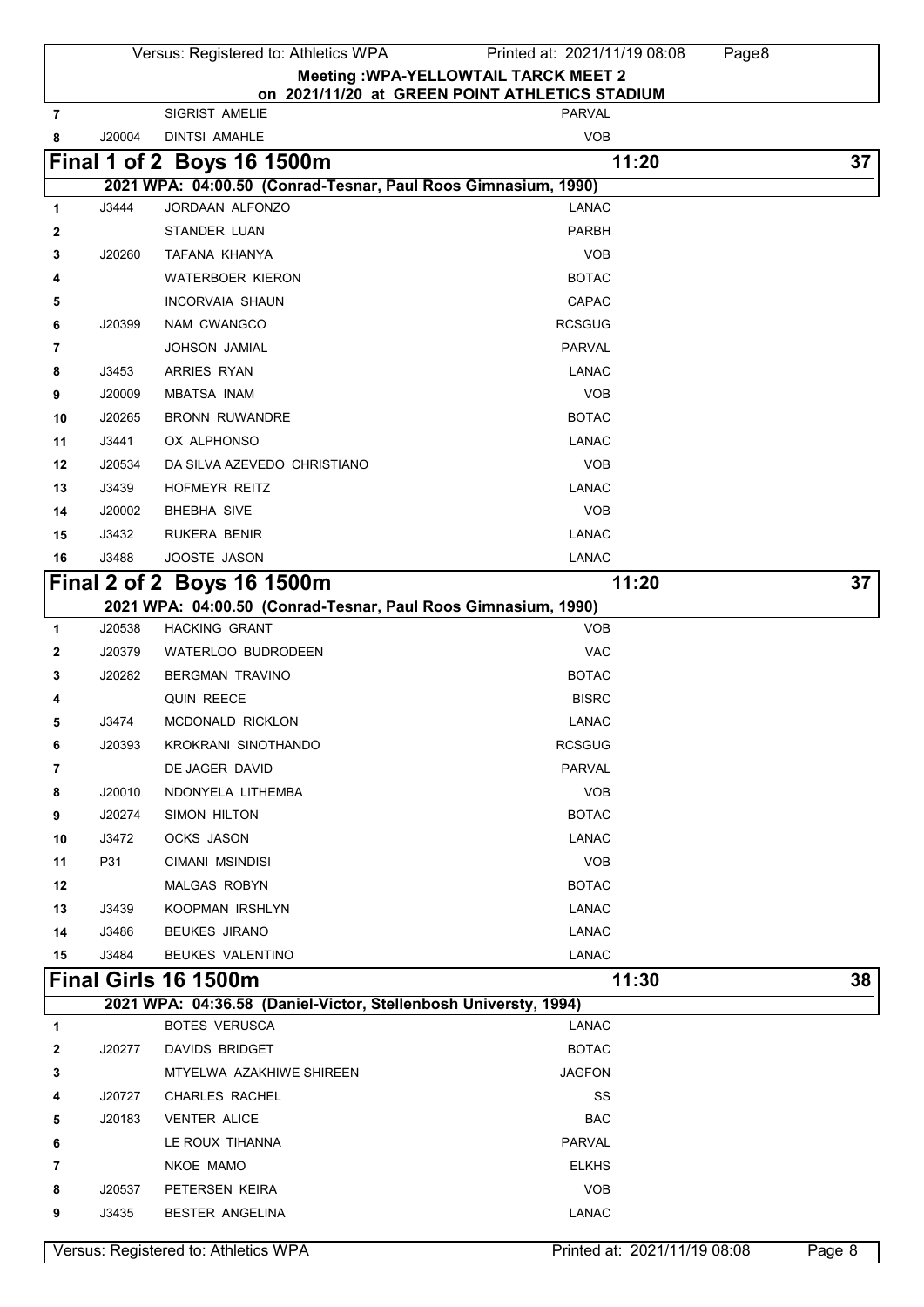|             |        | Versus: Registered to: Athletics WPA                            | Printed at: 2021/11/19 08:08 | Page9 |
|-------------|--------|-----------------------------------------------------------------|------------------------------|-------|
|             |        | <b>Meeting : WPA-YELLOWTAIL TARCK MEET 2</b>                    |                              |       |
| 10          | J20155 | on 2021/11/20 at GREEN POINT ATHLETICS STADIUM<br>SCHOLTZ MEGAN | <b>BAC</b>                   |       |
|             |        | Final 1 of 2 Boys 14 1500m                                      | 11:40                        | 39    |
|             |        |                                                                 |                              |       |
| 1           | J20271 | <b>WILLIAMS JAMIE</b>                                           | <b>BOTAC</b>                 |       |
| 2           |        | NGOMBANE IVA                                                    | <b>JAGFON</b>                |       |
| 3           | J3491  | <b>CLOETE ELRICH</b>                                            | <b>LANAC</b>                 |       |
| 4           | J20259 | SISWANA LIBONE                                                  | <b>VOB</b>                   |       |
| 5           | J20776 | STAUCH JOSEPH                                                   | <b>PINEAC</b>                |       |
| 6           | J20136 | HILLEBRAND STEFFAN                                              | <b>BAC</b>                   |       |
| 7           | J20366 | PENDU KUBOBONKE                                                 | <b>RCSGUG</b>                |       |
| 8           | J3496  | <b>MATTHYS MARCUS</b>                                           | <b>LANAC</b>                 |       |
| 9           | J3451  | <b>JENNEKER JACOB</b>                                           | <b>LANAC</b>                 |       |
| 10          | J3498  | <b>SIAS MACNIEL</b>                                             | <b>LANAC</b>                 |       |
| 11          |        | <b>KORDOM AIDEN</b>                                             | <b>LANAC</b>                 |       |
| 12          |        | NIEUWOUDT CORNE                                                 | <b>LANAC</b>                 |       |
|             |        | Final 2 of 2 Boys 14 1500m                                      | 11:40                        | 39    |
|             |        |                                                                 |                              |       |
| 1           | J20008 | <b>MBATSA ASAKHE</b>                                            | <b>VOB</b>                   |       |
| 2           | J20266 | SWANEPOEL NAHUM                                                 | <b>BOTAC</b>                 |       |
| 3           | J3497  | <b>OKTOBER PERSIVAL</b>                                         | <b>LANAC</b>                 |       |
| 4           |        | PIENAAR CHRISTIAAN                                              | <b>WELPS</b>                 |       |
| 5           |        | PENXE SIMANYE                                                   | <b>JAGFON</b>                |       |
| 6           |        | MALHERBE STEPHANUS                                              | <b>DURPS</b>                 |       |
| 7           | J3468  | <b>GRAAFF CHARLWIN</b>                                          | <b>LANAC</b>                 |       |
| 8           | J3479  | <b>WILLEMSE JORDEN-LEE</b>                                      | <b>LANAC</b>                 |       |
| 9           | J3494  | ANDREW MARIO                                                    | <b>LANAC</b>                 |       |
| 10          | J3492  | VAN HEERDEN RUAN                                                | LANAC                        |       |
| - 11        | J3495  | KAROOLS ALDRIN                                                  | <b>LANAC</b>                 |       |
|             |        | <b>Final Girls 14 1500m</b>                                     | 11:50                        | 40    |
| $\mathbf 1$ | J20395 | WATERLOO MALIEKA                                                | VAC                          |       |
| 2           |        | NGULUNGU GHYDALA                                                | <b>JAGFON</b>                |       |
| 3           | J20483 | ANTELME ISABELLA                                                | <b>CELHAR</b>                |       |
| 4           | P1187  | <b>SCHOEMAN TONYA</b>                                           | <b>NEDBNK</b>                |       |
| 5           | J20189 | VILJOEN MIA                                                     | <b>BAC</b>                   |       |
| 6           |        | HERBERTSON EVA                                                  | SOMHOU                       |       |
| 7           | J3061  | <b>GEYSER ALMI</b>                                              | <b>EIKPS</b>                 |       |
| 8           | J20274 | PETERSEN VAUGHANIGUE CARLENE                                    | <b>BOTAC</b>                 |       |
| 9           | J3438  | MCDONALD DENIAH                                                 | LANAC                        |       |
| 10          | J20133 | HUNT TYLER                                                      | <b>BAC</b>                   |       |
| 11          |        | HERBERTSON ISABELLA                                             | SOMHOU                       |       |
| 12          | J20273 | VAN DER BERG JAYLIN                                             | <b>BOTAC</b>                 |       |
| 13          | J3480  | <b>GEDULD MARLY</b>                                             | <b>LANAC</b>                 |       |
| 14          | J20193 | ELS IMKE                                                        | <b>BAC</b>                   |       |
| 15          | J20278 | DAVIDS MIKAYLA                                                  | <b>BOTAC</b>                 |       |
| 16          | J20135 | HILLEBRAND KARIE                                                | <b>BAC</b>                   |       |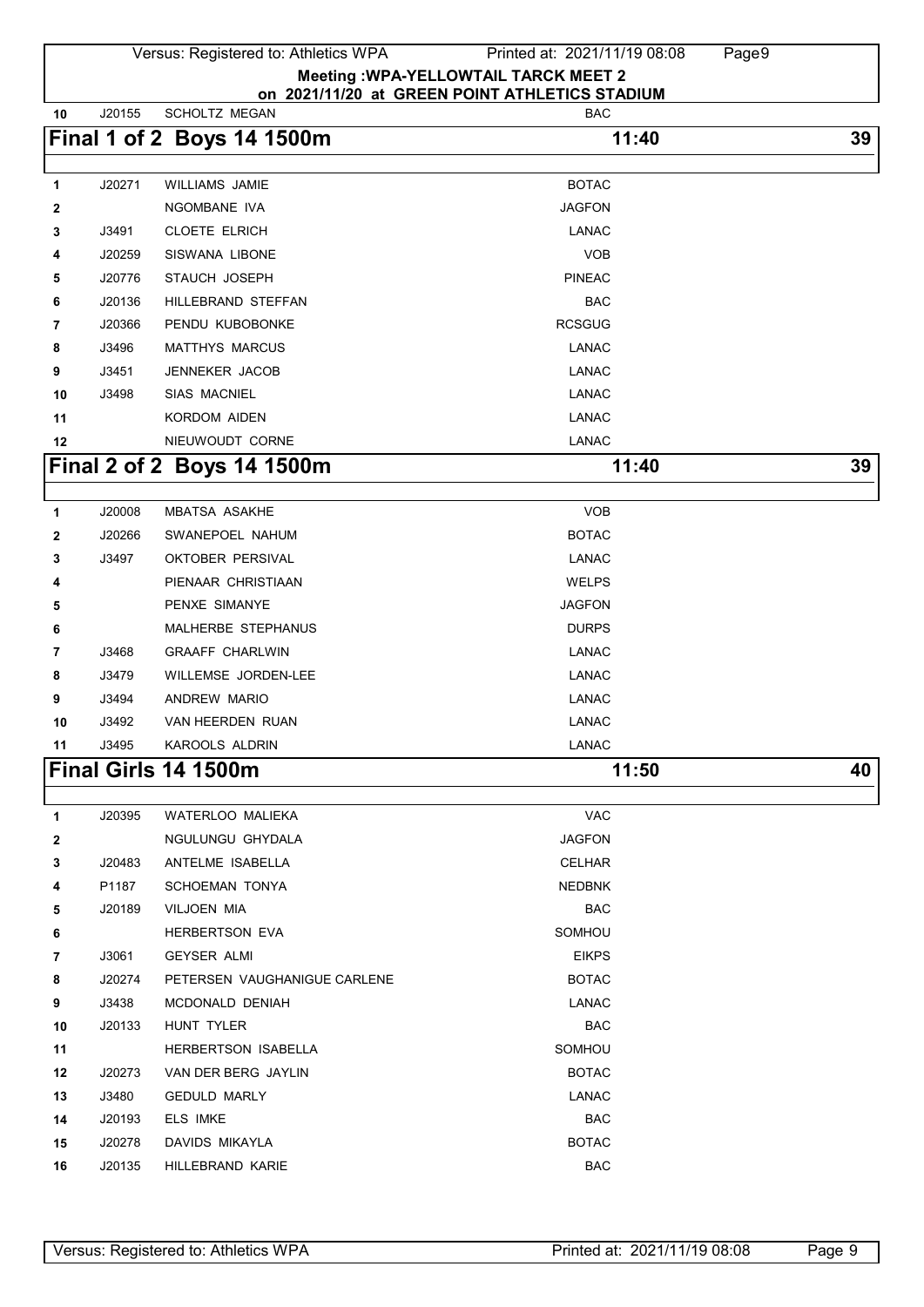|    | Versus: Registered to: Athletics WPA<br>Printed at: 2021/11/19 08:08<br>Page 10                |                                 |               |    |  |  |
|----|------------------------------------------------------------------------------------------------|---------------------------------|---------------|----|--|--|
|    | <b>Meeting : WPA-YELLOWTAIL TARCK MEET 2</b><br>on 2021/11/20 at GREEN POINT ATHLETICS STADIUM |                                 |               |    |  |  |
|    |                                                                                                | Final Men 50 1500m              | 12:00         | 41 |  |  |
|    |                                                                                                |                                 |               |    |  |  |
|    |                                                                                                |                                 |               |    |  |  |
|    |                                                                                                | Final Men 45 1500m              | 12:00         | 42 |  |  |
|    |                                                                                                |                                 |               |    |  |  |
|    |                                                                                                |                                 |               |    |  |  |
|    |                                                                                                | <b>Final Men 70 1500m</b>       | 12:00         | 43 |  |  |
|    |                                                                                                |                                 |               |    |  |  |
|    |                                                                                                |                                 |               |    |  |  |
|    |                                                                                                | <b>Final Men 40 1500m</b>       | 12:00         | 44 |  |  |
|    |                                                                                                |                                 |               |    |  |  |
|    |                                                                                                |                                 |               |    |  |  |
|    |                                                                                                | <b>Final Men 55 1500m</b>       | 12:00         | 45 |  |  |
|    |                                                                                                | <b>Final Men MixAge 1500m</b>   | 12:00         | 46 |  |  |
|    |                                                                                                |                                 |               |    |  |  |
| 1  | P3388                                                                                          | NGCWAMA SABELO                  | <b>RCSGUG</b> |    |  |  |
| 2  | P3591                                                                                          | <b>BAILEY JASON</b>             | GC            |    |  |  |
| 3  | P2892                                                                                          | <b>JURIES CHUBASCO</b>          | <b>ITHEKO</b> |    |  |  |
| 4  | P750                                                                                           | <b>COOPER ANDREW</b>            | <b>NEDBNK</b> |    |  |  |
| 5  |                                                                                                | <b>BUNN PETER</b>               | <b>IND</b>    |    |  |  |
| 6  | P2023                                                                                          | SINCLAIR QUINTON                | <b>UWC</b>    |    |  |  |
| 7  | P772                                                                                           | <b>CLEOPHAS HENRY</b>           | <b>NEDBNK</b> |    |  |  |
| 8  |                                                                                                | <b>GIBSON MICHAEL</b>           | <b>IND</b>    |    |  |  |
| 9  | P771                                                                                           | <b>BLAUW RICARDO</b>            | <b>NEDBNK</b> |    |  |  |
| 10 |                                                                                                | <b>HILLEBRAND WOUTER</b>        | <b>IND</b>    |    |  |  |
|    |                                                                                                | Final Women 50 1500m            | 12:10         | 47 |  |  |
|    |                                                                                                |                                 |               |    |  |  |
|    |                                                                                                | Final Women 45 1500m            | 12:10         | 48 |  |  |
|    |                                                                                                |                                 |               |    |  |  |
| 1  | P746                                                                                           | <b>MATIWANE BUSISIWE</b>        | <b>NEDBNK</b> |    |  |  |
|    |                                                                                                | Final Women 70 1500m            | 12:10         | 49 |  |  |
|    |                                                                                                |                                 |               |    |  |  |
|    |                                                                                                | Final Women 40 1500m            | 12:10         | 50 |  |  |
|    |                                                                                                |                                 |               |    |  |  |
|    |                                                                                                | <b>Final Women MixAge 1500m</b> | 12:10         | 51 |  |  |
|    |                                                                                                |                                 |               |    |  |  |
|    |                                                                                                | Final 1 of 2 Boys 10 80m        | 12:20         | 52 |  |  |
|    |                                                                                                |                                 |               |    |  |  |
| 1  |                                                                                                | CARELSE JASON                   | <b>UWC</b>    |    |  |  |
| 2  |                                                                                                | BOTHA FERDINAND                 | <b>DEHPS</b>  |    |  |  |

**4** HEYDENRYCH ALEX **PARGIM** Versus: Registered to: Athletics WPA Printed at: 2021/11/19 08:08 Page 10

**3** HENDRICKS TAUREN **IMPLICKS** TAUREN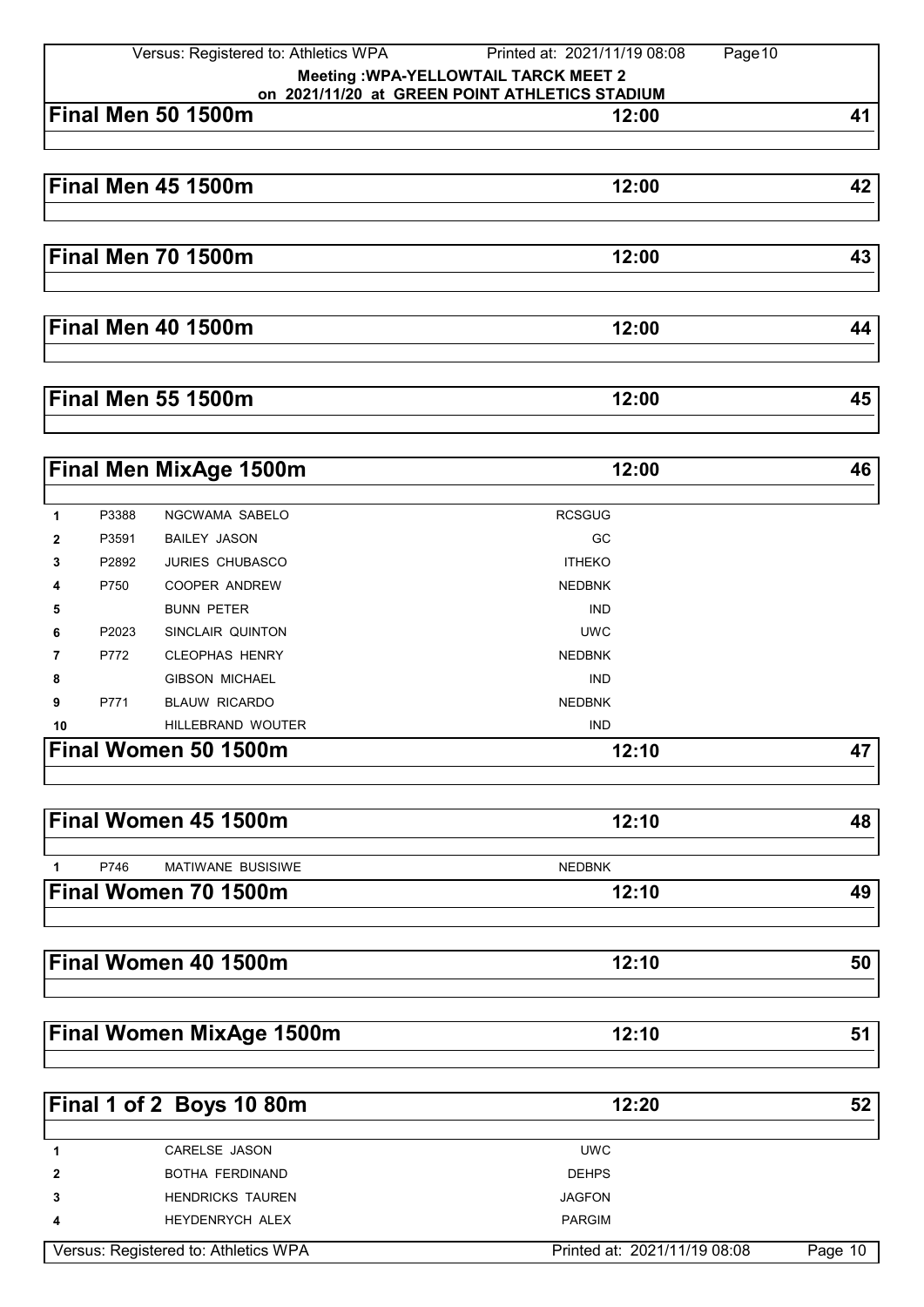|              |        | Versus: Registered to: Athletics WPA | Printed at: 2021/11/19 08:08                   | Page 11                      |         |
|--------------|--------|--------------------------------------|------------------------------------------------|------------------------------|---------|
|              |        |                                      | <b>Meeting : WPA-YELLOWTAIL TARCK MEET 2</b>   |                              |         |
|              |        |                                      | on 2021/11/20 at GREEN POINT ATHLETICS STADIUM |                              |         |
| 5            |        | PRETORIUS CHRISTIAAN                 | <b>IND</b>                                     |                              |         |
| 6            |        | <b>WEBB LUAN</b>                     | <b>DURBAC</b>                                  |                              |         |
| 7            |        | YON ABDUD-DAIYAAN                    | <b>LBPS</b>                                    |                              |         |
| 8            |        | MOYANA JOSHUA                        | <b>JAGFON</b>                                  |                              |         |
|              |        | Final 2 of 2 Boys 10 80m             |                                                | 12:20                        | 52      |
|              |        |                                      |                                                |                              |         |
| 1            |        | <b>BARTLETTE JAKEEM</b>              | <b>GREPS</b>                                   |                              |         |
| 2            |        | SOMANJE SAMUEL                       | <b>JAGFON</b>                                  |                              |         |
| 3            | J20386 | <b>WATERLOO ZAKIEM</b>               | <b>VAC</b>                                     |                              |         |
| 4            | J3465  | <b>BERLING EVAN-LEE</b>              | <b>LANAC</b>                                   |                              |         |
| 5            |        | <b>ABRAHAMS LEVI</b>                 | <b>SVPS</b>                                    |                              |         |
| 6            |        | LUKE LUKE                            | <b>VRIPS</b>                                   |                              |         |
| 7            |        | JACOBS LUCIAN                        | <b>JAGFON</b>                                  |                              |         |
| 8            |        | <b>NGCWENGU KUHLE</b>                | <b>JAGFON</b>                                  |                              |         |
|              |        | Final 1 of 3 Boys 12 80m             |                                                | 12:20                        | 53      |
|              |        |                                      |                                                |                              |         |
| 1            |        | SWART ELIJAH                         | <b>LBPS</b>                                    |                              |         |
| 2            |        | SAULS CALEB                          | <b>ITHEKO</b>                                  |                              |         |
| 3            |        | <b>TRANTER JOSH</b>                  | <b>KENPS</b>                                   |                              |         |
| 4            | J3446  | LINNERD DUWAYNE                      | <b>LANAC</b>                                   |                              |         |
| 5            |        | <b>MBANO STANDIKILE</b>              | <b>JAGFON</b>                                  |                              |         |
| 6            |        | NGOBENI VUYO                         | <b>ITHEKO</b>                                  |                              |         |
| 7            | J3462  | MOSES JUAN<br>LONGWE ISSACK          | LANAC                                          |                              |         |
| 8            |        |                                      | <b>JAGFON</b>                                  |                              |         |
|              |        | Final 2 of 3 Boys 12 80m             |                                                | 12:20                        | 53      |
| 1            |        | <b>GOEIMAN NOAH</b>                  | <b>ITHEKO</b>                                  |                              |         |
| $\mathbf{2}$ | J3375  | VAN DEN BERG DANIEL                  | AA                                             |                              |         |
| 3            |        | <b>CONSTABLE STORM</b>               | <b>LBPS</b>                                    |                              |         |
| 4            | J3441  | BENJAMINE DENWILL                    | <b>LANAC</b>                                   |                              |         |
| 5            |        | NGONGO MERCY                         | <b>JAGFON</b>                                  |                              |         |
| 6            |        | <b>BARTLETT SHAKEEM</b>              | <b>BIPS</b>                                    |                              |         |
| 7            | J3444  | <b>VALENTYN RHILEY</b>               | <b>LANAC</b>                                   |                              |         |
| 8            |        | <b>GEDULD JUSTIN</b>                 | <b>JAGFON</b>                                  |                              |         |
|              |        | Final 3 of 3 Boys 12 80m             |                                                | 12:20                        | 53      |
|              |        |                                      |                                                |                              |         |
| 1            | J3460  | <b>SWARTS XAVIER</b>                 | <b>LANAC</b>                                   |                              |         |
| 2            |        | NGULUNGU PIKA                        | <b>JAGFON</b>                                  |                              |         |
| 3            |        | <b>BURNS MATTHEW</b>                 | <b>ITHEKO</b>                                  |                              |         |
| 4            |        | PIJOO ALEX                           | <b>TAC</b>                                     |                              |         |
| 5            |        | <b>WEBB JANKO</b>                    | <b>DURBAC</b>                                  |                              |         |
| 6            |        | KILI LIKHANYILE                      | <b>SURPS</b>                                   |                              |         |
| 7            |        | FENTE LISOLETHU                      | <b>JAGFON</b>                                  |                              |         |
|              |        | Final 1 of 2 Boys 14 80m             |                                                | 12:20                        | 54      |
|              |        |                                      |                                                |                              |         |
| 1            |        | PENXE SIMANYE                        | <b>JAGFON</b>                                  |                              |         |
| 2            |        | MHLANGA KELVIN                       | <b>IND</b>                                     |                              |         |
| 3            |        | DAMOYI LIFA                          | <b>SURPS</b>                                   |                              |         |
|              |        |                                      |                                                |                              |         |
|              |        | Versus: Registered to: Athletics WPA |                                                | Printed at: 2021/11/19 08:08 | Page 11 |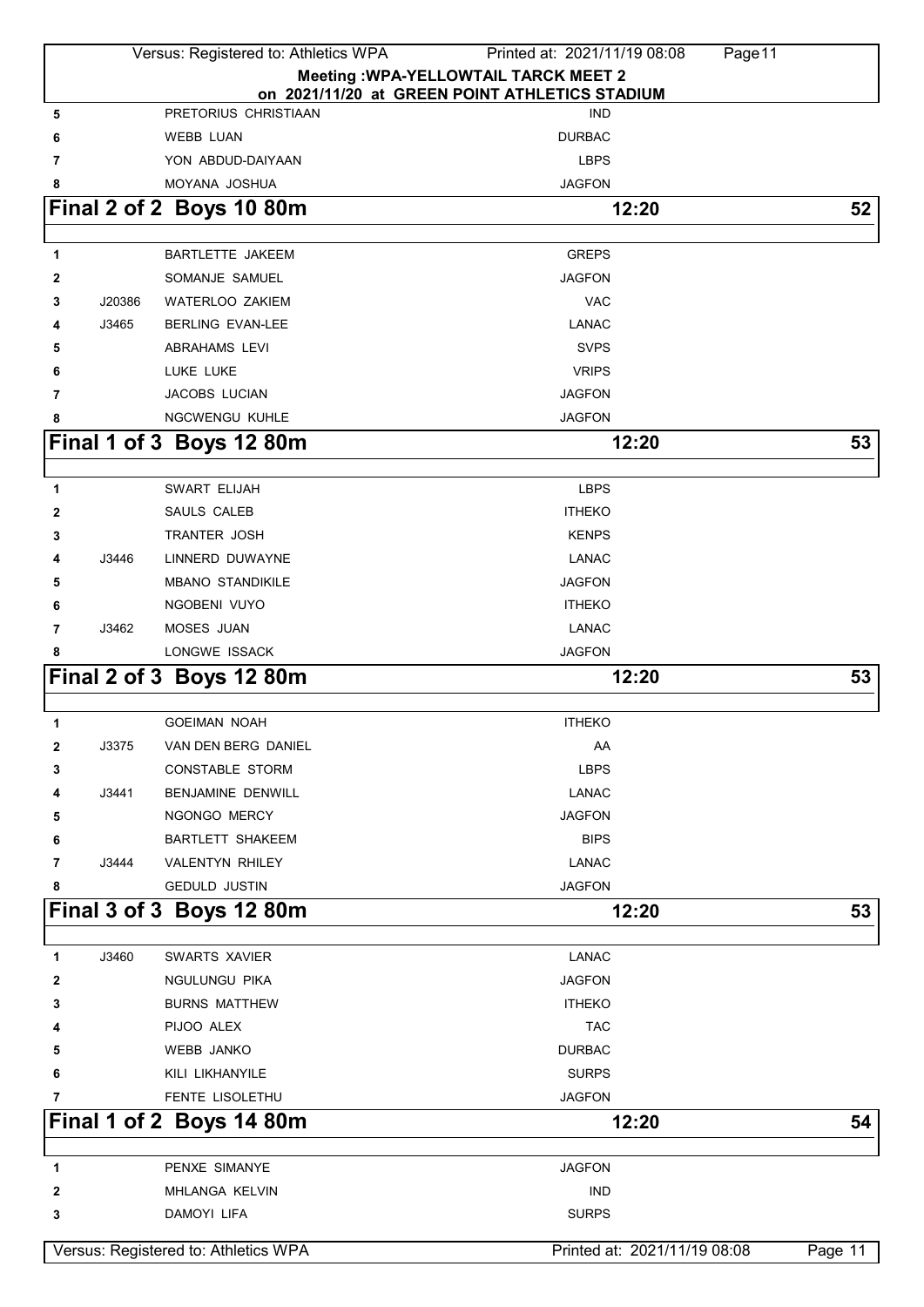|              | Versus: Registered to: Athletics WPA<br>Printed at: 2021/11/19 08:08<br>Page 12 |                                      |                                                |         |  |
|--------------|---------------------------------------------------------------------------------|--------------------------------------|------------------------------------------------|---------|--|
|              |                                                                                 |                                      | <b>Meeting : WPA-YELLOWTAIL TARCK MEET 2</b>   |         |  |
|              |                                                                                 |                                      | on 2021/11/20 at GREEN POINT ATHLETICS STADIUM |         |  |
| 4            |                                                                                 | NEFDT LEANDRO                        | <b>UWC</b>                                     |         |  |
| 5            |                                                                                 | DE VILLIERS LIAM                     | <b>VRS</b>                                     |         |  |
| 6            | J3475                                                                           | MAFUMHE TATENDAISHE                  | <b>LANAC</b>                                   |         |  |
| 7            |                                                                                 | <b>GEORGE BLAKE</b>                  | <b>LBPS</b>                                    |         |  |
|              |                                                                                 | Final 2 of 2 Boys 14 80m             | 12:20                                          | 54      |  |
| 1            | J3088                                                                           | SLABBERT MARTIN                      | <b>MATIES</b>                                  |         |  |
| 2            | J20765                                                                          | <b>WENTZEL JODI</b>                  | <b>ITHEKO</b>                                  |         |  |
| 3            |                                                                                 | NGOMBANE IVA                         | <b>JAGFON</b>                                  |         |  |
| 4            | J3374                                                                           | VAN DEN BERG NATHAN                  | AA                                             |         |  |
| 5            | J3467                                                                           | BENJAMINE DIYANE                     | LANAC                                          |         |  |
| 6            |                                                                                 | KEWUTI MUHAMMAD ALY                  | <b>SURPS</b>                                   |         |  |
| 7            |                                                                                 | JACOBS ADAM                          | <b>SURPS</b>                                   |         |  |
|              |                                                                                 | <b>Final Girls 10 80m</b>            | 12:30                                          | 55      |  |
|              |                                                                                 |                                      |                                                |         |  |
| 1            |                                                                                 | THEUNISSEN TALIA                     | <b>TAC</b>                                     |         |  |
| $\mathbf{2}$ |                                                                                 | <b>ADAMSON LAMICAH</b>               | <b>ITHEKO</b>                                  |         |  |
| 3            |                                                                                 | JACOBS TAMARA LEE                    | <b>JAGFON</b>                                  |         |  |
|              |                                                                                 | Final 1 of 2 Girls 12 80m            | 12:30                                          | 56      |  |
|              |                                                                                 |                                      |                                                |         |  |
| 1            | J20894                                                                          | <b>HENDRICKS LAAIQAH</b>             | <b>ITHEKO</b>                                  |         |  |
| 2            |                                                                                 | <b>BLESI SIMHLE</b>                  | <b>RCSGUG</b>                                  |         |  |
| 3            |                                                                                 | THEUNISSEN TYLER                     | <b>TAC</b>                                     |         |  |
| 4            |                                                                                 | VAN DER MERWE AMELIE                 | <b>EVEPS</b>                                   |         |  |
| 5            |                                                                                 | DAMOYI BUVUYO                        | <b>SURPS</b>                                   |         |  |
| 6            |                                                                                 | JACOBS CHANTIQUE                     | <b>JAGFON</b>                                  |         |  |
|              |                                                                                 | Final 2 of 2 Girls 12 80m            | 12:30                                          | 56      |  |
|              |                                                                                 |                                      |                                                |         |  |
| 1            |                                                                                 | <b>AGENBAG MIEKE</b>                 | <b>BRACPS</b>                                  |         |  |
| 2            |                                                                                 | NKHOMA MARGRET                       | <b>JAGFON</b>                                  |         |  |
| 3            | J20184                                                                          | THOMATOS TATIANA                     | <b>BAC</b>                                     |         |  |
| 4            |                                                                                 | <b>DEMINUS WHILDEAN</b>              | LANAC                                          |         |  |
| 5            |                                                                                 | <b>KELLY ANDY</b>                    | <b>OPTAC</b>                                   |         |  |
| 6            |                                                                                 | ESTERHUIZEN KELDEAN                  | <b>ITHEKO</b>                                  |         |  |
|              |                                                                                 | <b>Final Girls 14 80m</b>            | 12:30                                          | 57      |  |
| 1            | J20749                                                                          | JOSEPH LEKESHA                       | <b>TAC</b>                                     |         |  |
| 2            | J20395                                                                          | <b>WATERLOO MALIEKA</b>              | <b>VAC</b>                                     |         |  |
| 3            |                                                                                 | <b>BOOYSEN TAMRYN</b>                | <b>UWC</b>                                     |         |  |
| 4            | J20198                                                                          | MILLER-BAKE ARIANNA                  | <b>BAC</b>                                     |         |  |
| 5            |                                                                                 | ABRAHAMS EVE                         | <b>SVPS</b>                                    |         |  |
| 6            |                                                                                 | NGULUNGU GHYDALA                     | <b>JAGFON</b>                                  |         |  |
| 7            | J20401                                                                          | V SCHALKWYK SHAKIERA                 | <b>VAC</b>                                     |         |  |
| 8            |                                                                                 | DAVIDS LEIGH                         | <b>UWC</b>                                     |         |  |
|              |                                                                                 | <b>Final 1 of 2 Men 25 80m</b>       | 12:40                                          | 58      |  |
|              |                                                                                 |                                      |                                                |         |  |
| 1            | P1599                                                                           | SIBABALWE SIBABALWE                  | <b>CPUT</b>                                    |         |  |
| 2            | P3539                                                                           | <b>ONTONGH MIKYLE</b>                | <b>EKAC</b>                                    |         |  |
|              |                                                                                 |                                      |                                                |         |  |
|              |                                                                                 | Versus: Registered to: Athletics WPA | Printed at: 2021/11/19 08:08                   | Page 12 |  |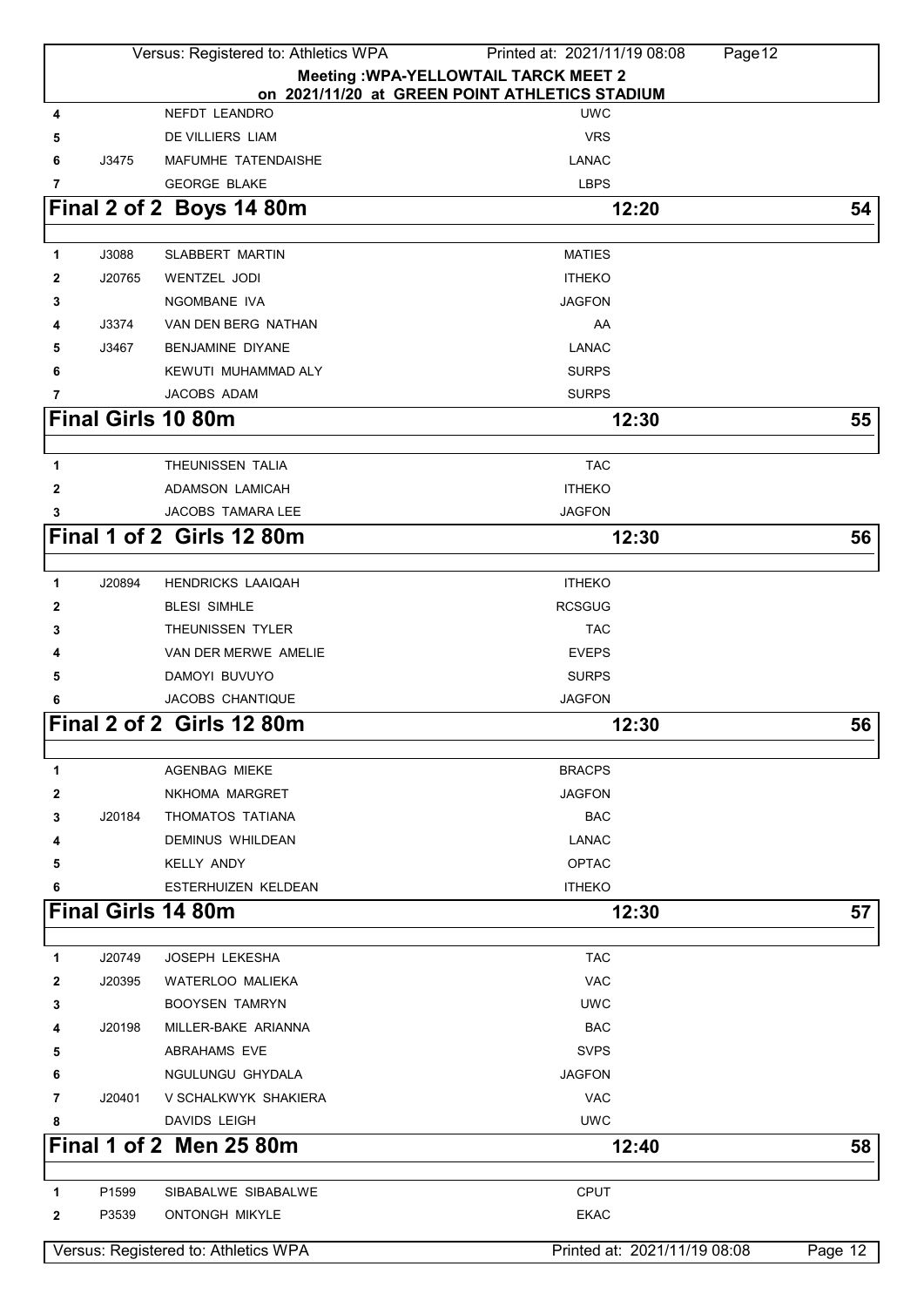|              |                   | Versus: Registered to: Athletics WPA | Printed at: 2021/11/19 08:08                                   | Page 13 |
|--------------|-------------------|--------------------------------------|----------------------------------------------------------------|---------|
|              |                   |                                      | <b>Meeting : WPA-YELLOWTAIL TARCK MEET 2</b>                   |         |
| 3            | P1273             | <b>BENJAMINE RAYDEN</b>              | on 2021/11/20 at GREEN POINT ATHLETICS STADIUM<br><b>LANAC</b> |         |
| 4            |                   | <b>KEEGAN KEEGAN</b>                 | <b>ITHEKO</b>                                                  |         |
| 5            |                   | <b>ENGEL ROSCOE</b>                  | <b>TAC</b>                                                     |         |
| 6            |                   | VAN WYK IMRAAN CASSIEM               | <b>CPUT</b>                                                    |         |
| 7            | P3546             | DEAN JOHN                            | <b>EKAC</b>                                                    |         |
| 8            |                   | <b>CLARKE CHEVAN</b>                 | <b>TAC</b>                                                     |         |
| 9            |                   | ANDREWS GRANT                        | <b>TAC</b>                                                     |         |
|              |                   | Final 2 of 2 Men 25 80m              | 12:40                                                          | 58      |
|              |                   |                                      |                                                                |         |
| 1            | P16713            | LAMARA MUHAYMIN                      | <b>BAC</b>                                                     |         |
| 2            | P15638            | <b>WELCOME TAHRIQ</b>                | <b>ITHEKO</b>                                                  |         |
| 3            | P1598             | NONGAWUZA WANDILE BENJAMIN           | <b>CPUT</b>                                                    |         |
| 4            | P3545             | SEPTEMBER KEANIN                     | <b>EKAC</b>                                                    |         |
| 5            |                   | <b>EWERS JOSHUA</b>                  | <b>TAC</b>                                                     |         |
| 6            | P1604             | TUIS NATHI                           | <b>CPUT</b>                                                    |         |
| 7            |                   | <b>CAMERON KURT</b>                  | <b>TAC</b>                                                     |         |
| 8            | P1602             | MOLETSANE RORISANG                   | <b>CPUT</b>                                                    |         |
| 9            |                   | DE MORNY RYLE                        | <b>TAC</b>                                                     |         |
|              |                   | <b>Final Women 25 80m</b>            | 12:50                                                          | 59      |
|              |                   |                                      |                                                                |         |
| 1            |                   | <b>CORBET MELISSA</b>                | <b>TAC</b>                                                     |         |
| $\mathbf{2}$ |                   | JANSE VAN RENSBURG NITA              | <b>IND</b>                                                     |         |
| 3            |                   | RIVIERA ROBYN                        | <b>SPARH</b>                                                   |         |
|              |                   | <b>Final Women 50 80m</b>            | 12:50                                                          | 60      |
|              |                   |                                      |                                                                |         |
|              |                   |                                      |                                                                |         |
|              |                   | Final Women 70 80m                   | 12:50                                                          | 61      |
|              |                   |                                      |                                                                |         |
|              |                   | <b>Final Women 40 80m</b>            | 12:50                                                          | 62      |
|              |                   |                                      |                                                                |         |
|              |                   |                                      |                                                                |         |
|              |                   | Final Women 65 80m                   | 12:50                                                          | 63      |
|              |                   |                                      |                                                                |         |
|              |                   |                                      |                                                                |         |
|              |                   | Final Women 60 80m                   | 12:50                                                          | 64      |
|              |                   |                                      |                                                                |         |
|              |                   |                                      |                                                                |         |
|              |                   | <b>Final Women MixAge 80m</b>        | 12:50                                                          | 65      |
|              |                   |                                      |                                                                |         |
| 1            |                   | JANSE VAN RENSBURG NITA              | <b>IND</b>                                                     |         |
| 2            |                   | <b>MISKE MIRJAM</b>                  | <b>TAC</b>                                                     |         |
| 3            |                   | RIVIERA ROBYN                        | <b>SPARH</b>                                                   |         |
| 4            | P <sub>1085</sub> | <b>JOHNSON MAGDELINE</b>             | <b>TAC</b>                                                     |         |
| 5            | P2167             | RIVIERA JOY                          | <b>SPARH</b>                                                   |         |
| 6            |                   | <b>CORBET MELISSA</b>                | <b>TAC</b>                                                     |         |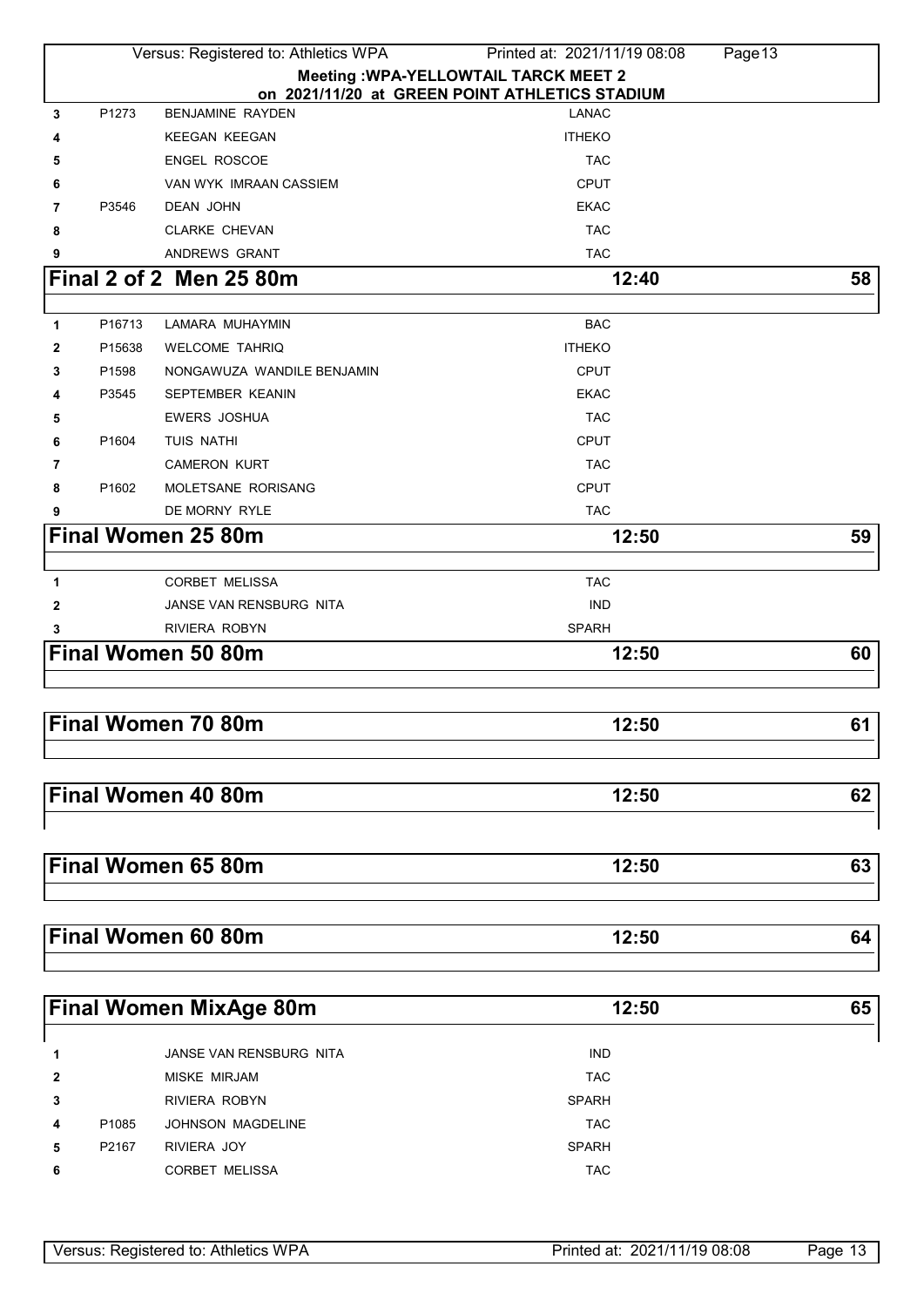|                                      |        | Versus: Registered to: Athletics WPA | Printed at: 2021/11/19 08:08<br>Page 14        |         |
|--------------------------------------|--------|--------------------------------------|------------------------------------------------|---------|
|                                      |        |                                      | <b>Meeting : WPA-YELLOWTAIL TARCK MEET 2</b>   |         |
|                                      |        |                                      | on 2021/11/20 at GREEN POINT ATHLETICS STADIUM |         |
|                                      |        | Final 1 of 2 Boys 16 80m             | 13:00                                          | 66      |
|                                      |        |                                      |                                                |         |
| 1                                    |        | ABRAHAMS RIDAH                       | <b>AFLPS</b>                                   |         |
| 2                                    |        | JONES RAZIQ                          | <b>LBPS</b>                                    |         |
| 3                                    | J3306  | VON DER HEDEN DANIEL                 | AA                                             |         |
| 4                                    | J20389 | PETERSEN KEERACO                     | <b>VAC</b>                                     |         |
| 5                                    |        | BRUINERS RHUWAILIN NESTA             | <b>BAC</b>                                     |         |
| 6                                    | J3484  | <b>BEUKES VALENTINO</b>              | <b>LANAC</b>                                   |         |
| 7                                    | J20448 | <b>MULLER ANDRE</b>                  | <b>EKAC</b>                                    |         |
| 8                                    | J20379 | WATERLOO BUDRODEEN                   | <b>VAC</b>                                     |         |
| 9                                    | J3467  | RAFA TAPIWA                          | LANAC                                          |         |
|                                      |        | Final 2 of 2 Boys 16 80m             | 13:00                                          | 66      |
| $\mathbf{1}$                         | J20384 | <b>CEASAR DUWAYNE</b>                | <b>VAC</b>                                     |         |
| 2                                    |        | <b>CLEOPHAS ZAYDE</b>                | <b>DURHS</b>                                   |         |
| 3                                    | J20307 | PETERSEN RIYAAZ                      | <b>ITHEKO</b>                                  |         |
| 4                                    | J20449 | <b>AFRIKA EURIQUIN</b>               | <b>EKAC</b>                                    |         |
| 5                                    | J3086  | <b>BARNES MIKA</b>                   | <b>MATIES</b>                                  |         |
| 6                                    | J3453  | ARRIES RYAN                          | LANAC                                          |         |
|                                      |        | BRUINERS RHUWAIDIN ETHAN             | <b>BAC</b>                                     |         |
| 7<br>8                               | J3472  | <b>OCKS JASON</b>                    | LANAC                                          |         |
|                                      |        |                                      |                                                |         |
|                                      |        | <b>Final Boys 18 80m</b>             | 13:00                                          | 67      |
| 1                                    |        | PAGE EUGENE                          | <b>UWC</b>                                     |         |
| 2                                    | J20398 | ANFREWS ROMEO                        | <b>VAC</b>                                     |         |
| 3                                    |        | <b>BEUKES MARQUEN</b>                | <b>NIEHS</b>                                   |         |
| 4                                    |        | <b>BEUKES MARQUE</b>                 | <b>IND</b>                                     |         |
| 5                                    | J20082 | <b>CONSTANT JUNAID</b>               | <b>ITHEKO</b>                                  |         |
| 6                                    |        | EBRAHIM ISHRAAQ                      | <b>ISCO</b>                                    |         |
| 7                                    | J20436 | EIMAN LATHAM                         | <b>EKAC</b>                                    |         |
| 8                                    |        | DAVIDS DIEGO                         | <b>UWC</b>                                     |         |
| 9                                    |        | SAMUELS AADAM                        | <b>ISCO</b>                                    |         |
|                                      |        |                                      |                                                |         |
|                                      |        | Final Men 20 80m                     | 13:00                                          | 68      |
| 1                                    |        | <b>JOSEPHS WAFEEQ</b>                | <b>LANAC</b>                                   |         |
| 2                                    | P1814  | <b>GALLANT COHEN</b>                 | COASTL                                         |         |
| 3                                    | J20397 | <b>BURGER REECE</b>                  | <b>VAC</b>                                     |         |
| 4                                    |        | <b>ISMAIL TAURIQ</b>                 | <b>ITHEKO</b>                                  |         |
| 5                                    |        | <b>CUMMINGS WASHINGTON</b>           | <b>ITHEKO</b>                                  |         |
| 6                                    |        | ABRAHAMS UZAIR                       | <b>ITHEKO</b>                                  |         |
|                                      |        | <b>Final Girls 16 80m</b>            | 13:10                                          | 69      |
|                                      |        |                                      |                                                |         |
| 1                                    |        | <b>BEUKES CURSIA</b>                 | <b>LANAC</b>                                   |         |
| 2                                    | J20402 | <b>GOERGE TERESKE</b>                | <b>VAC</b>                                     |         |
| 3                                    | J20308 | PHILANDER KEIRA                      | <b>ITHEKO</b>                                  |         |
| 4                                    |        | MTYELWA AZAKHIWE SHIREEN             | <b>JAGFON</b>                                  |         |
| 5                                    |        | <b>BERGH SHANNON-LEIGH</b>           | <b>DFMHS</b>                                   |         |
| 6                                    |        | VAN DEN BERG CARLA                   | <b>JVRHS</b>                                   |         |
| Versus: Registered to: Athletics WPA |        |                                      | Printed at: 2021/11/19 08:08                   | Page 14 |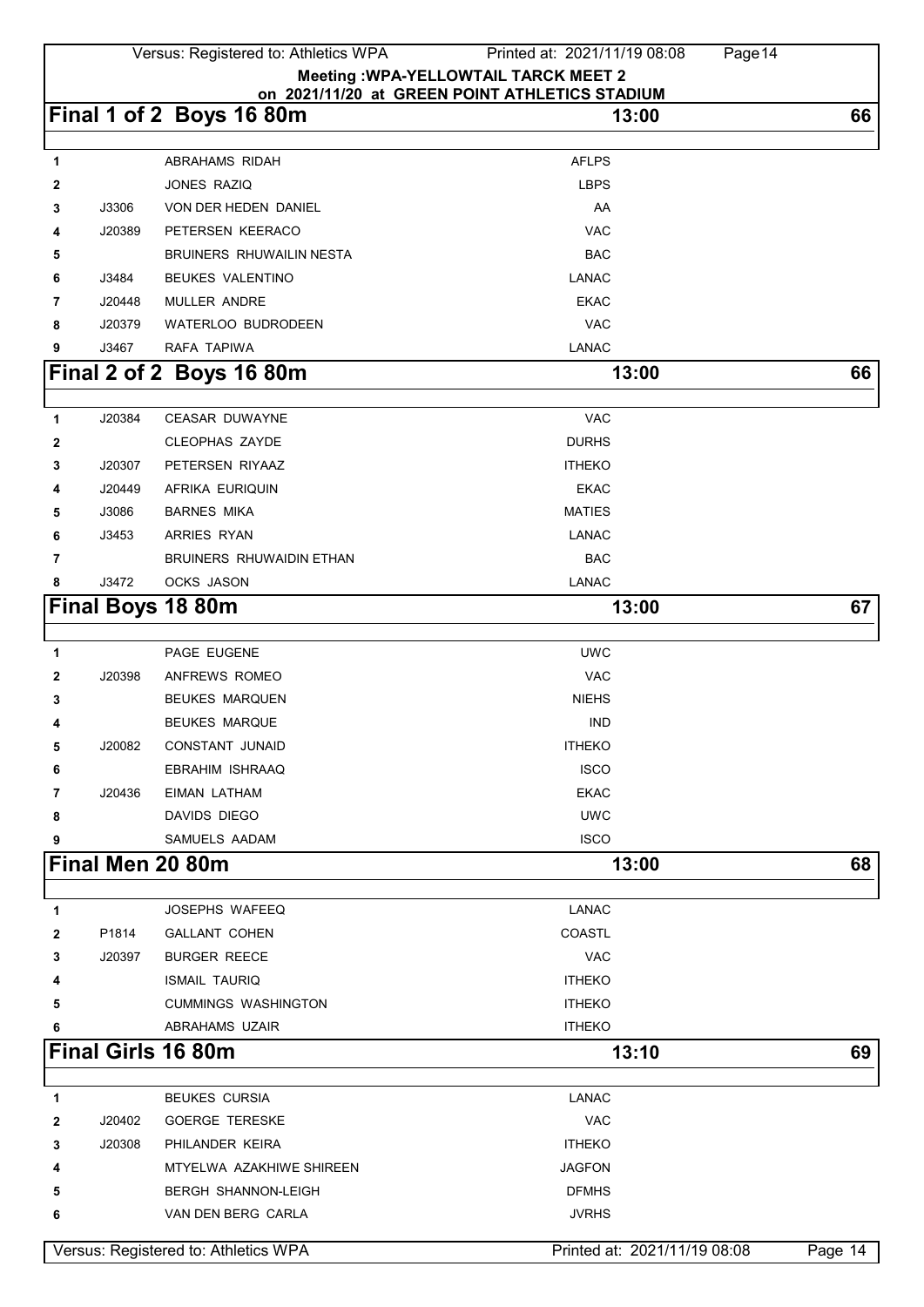|                                      |        | Versus: Registered to: Athletics WPA | Printed at: 2021/11/19 08:08                   | Page 15     |         |
|--------------------------------------|--------|--------------------------------------|------------------------------------------------|-------------|---------|
|                                      |        |                                      | <b>Meeting : WPA-YELLOWTAIL TARCK MEET 2</b>   |             |         |
|                                      |        |                                      | on 2021/11/20 at GREEN POINT ATHLETICS STADIUM |             |         |
| $\overline{7}$                       |        | PORCHIAZZO DOS SANTOS GABRIELLA      | <b>ELKHS</b>                                   |             |         |
| 8                                    |        | <b>BOTES VERUSCA</b>                 | <b>LANAC</b>                                   |             |         |
| 9                                    |        | <b>BEUKES GENEVE</b>                 | <b>LANAC</b>                                   |             |         |
|                                      |        | <b>Final Girls 18 80m</b>            | 13:10                                          |             | 70      |
| $\mathbf{1}$                         | J20433 | LOUW CELEST                          | <b>EKAC</b>                                    |             |         |
| 2                                    |        | <b>ELIAS DENISCHCA</b>               | <b>UWC</b>                                     |             |         |
| 3                                    | J20391 | <b>SAAL LANNICE</b>                  | <b>VAC</b>                                     |             |         |
| 4                                    | P1367  | DE JAGER RENCIA                      | <b>NEDBNK</b>                                  |             |         |
|                                      |        | <b>Final Women 20 80m</b>            | 13:10                                          |             | 71      |
|                                      |        |                                      |                                                |             |         |
|                                      |        | Final Men 50 80m                     | 13:20                                          |             | 72      |
|                                      |        |                                      |                                                |             |         |
|                                      |        | Final Men 70 80m                     | 13:20                                          |             | 73      |
|                                      |        |                                      |                                                |             |         |
|                                      |        | Final Men 40 80m                     | 13:20                                          |             | 74      |
|                                      |        |                                      |                                                |             |         |
|                                      |        | Final Men 65 80m                     | 13:20                                          |             | 75      |
|                                      |        |                                      |                                                |             |         |
|                                      |        | Final Men 60 80m                     | 13:20                                          |             | 76      |
|                                      |        |                                      |                                                |             |         |
|                                      |        | <b>Final Men MixAge 80m</b>          | 13:20                                          |             | 77      |
|                                      |        |                                      |                                                |             |         |
| 1                                    | P1847  | MYBURGH JOHAN                        | <b>BAC</b>                                     |             |         |
| 2                                    |        | DREYER JONATHAN                      | <b>ITHEKO</b>                                  |             |         |
| 3                                    |        | <b>CORNELISSON DANIEL</b>            | <b>BAC</b>                                     | <b>68cm</b> |         |
|                                      |        | <b>Final Boys 12 70m Hurdles</b>     | 13:40                                          |             | 78      |
| 1                                    |        | <b>WEBB JANKO</b>                    | <b>DURBAC</b>                                  |             |         |
| 2                                    |        | SWART ELIJAH                         | <b>LBPS</b>                                    |             |         |
| 3                                    |        | SMIT LOUIS                           | <b>TOTIUS</b>                                  |             |         |
| 4                                    | J3375  | VAN DEN BERG DANIEL                  | AA                                             |             |         |
|                                      |        | <b>Final Girls 12 70m Hurdles</b>    | 13:40                                          | <b>68cm</b> | 79      |
|                                      |        |                                      |                                                |             |         |
| 1                                    |        | VAN DER MERWE AMELIE                 | <b>EVEPS</b>                                   |             |         |
| 2                                    |        | <b>COETZEE KARIEN</b>                | <b>DEHPS</b>                                   |             |         |
| 3                                    | J20134 | HUNT OLIVIA                          | <b>BAC</b>                                     |             |         |
| 4                                    |        | STOCKIGT ILKE                        | <b>DEHPS</b>                                   |             |         |
|                                      |        | <b>Final Girls 12 75m Hurdles</b>    | 13:50                                          | 68cm        | 80      |
| 1                                    |        | PETERSEN BROOKLYN                    | <b>ITHEKO</b>                                  |             |         |
| $\mathbf{2}$                         |        | URION ZOE                            | <b>MONDPS</b>                                  |             |         |
| Versus: Registered to: Athletics WPA |        |                                      | Printed at: 2021/11/19 08:08                   |             | Page 15 |